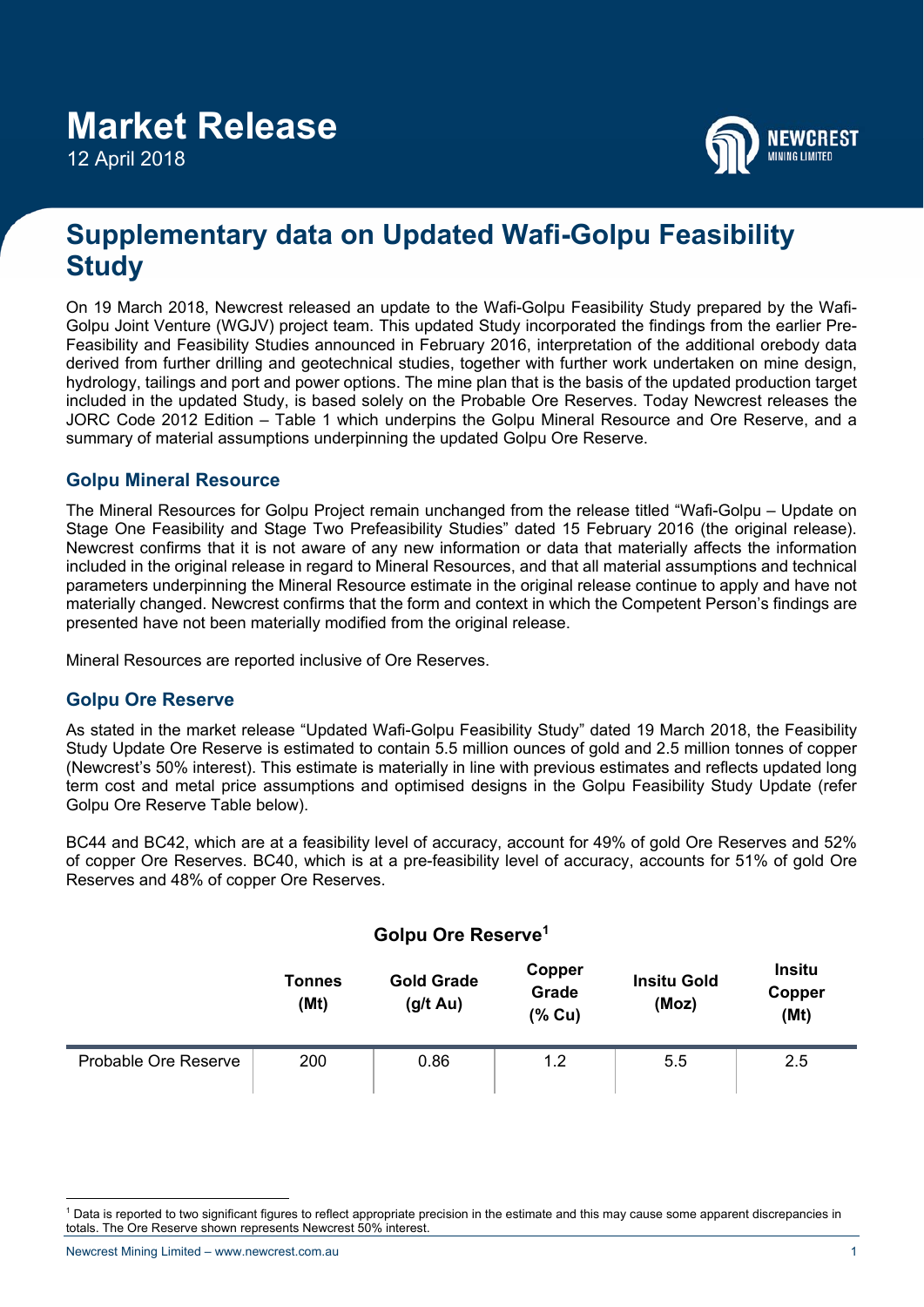### **Material Assumptions for Ore Reserves**

Preceding Pre-Feasibility and Feasibility studies completed in 2012, 2014 and 2015 deemed block caving to be the appropriate underground mining method to maximise the economic output of the Golpu Mineral Resource. A Feasibility Study Update was completed in March 2018 for the development of an underground mine comprising of three block caves (BC44, BC42 & BC40). The Feasibility Study Update provides supporting basis for this Ore Reserve estimate. BC44 and BC42 are at a Feasibility confidence level, while BC40 is at a Pre-Feasibility confidence level. The first block cave, BC44, will be situated at 4,400 mRL. The second block cave, BC42, will be situated at 4,200 mRL. These block caves are expected to be mined for 7 and 9 years respectively during the first 14 years of the mine life. The third block cave, BC40, proposed to be situated at 4,000 mRL, is expected to be mined for 16 years leading to a total mine life of 28 years from first production of the processing plant (excluding construction and closure phases). The proposed Watut Process Plant is a compact copper concentrator that is progressively built (in line with the profile of the mine ramp up) to be capable of safely and efficiently processing 17Mtpa of crushed ore to produce a high-grade copper concentrate. Metallurgical testwork has been executed on the Golpu deposit during the 2018 Feasibility Study Update and in preceding studies. The testwork undertaken is of an adequate level to ensure an appropriate representation of metallurgical characterisation and the derivation of corresponding metallurgical recovery factors.

Golpu is a greenfield site and currently does not have infrastructure to support mining operations. Major infrastructure required is included in the Feasibility Study. Capital cost estimates are based on multiple market prices across all technical disciplines. Provision has been made for capital expenditure requirements for new equipment, infrastructure and replacement of infrastructure and equipment during the life of the mine is based on the studies. A contingency has also been factored into the capital cost estimate consistent with the level of accuracy of the study. Operating cost estimate first principles cost modelling expenses have been quantified as far as possible and where practicable supported by quotations.

Key economic outcomes of the Feasibility Study conclude that Golpu will be in the lowest decile C1 cost copper production of \$0.26/lb (or minus \$2,128/oz AISC in gold production terms), initial capital expenditure to commercial production of approximately \$2.8bn, Life of Mine capital expenditure of approximately \$5.4bn, NPV of approximately \$2.6bn and IRR in real terms of approximately 18.2%2.

### **Ore Reserve Classification**

The Ore Reserve classification is based on Indicated Mineral Resources only. No Measured Mineral Resources are stated for this deposit. This classification is based on geological confidence as a function of continuity and complexity of geological features; data spacing and distribution and estimation quality parameters including distance to informing samples for block grade estimation.

Diluting material has been included within the Probable Ore Reserve as mined dilution due to the non-selective nature of block cave mining. This represents 7% of the gold metal and 5% of the copper metal in the Ore Reserve. Even without consideration of the metal contained in the dilution incorporated in the Ore Reserve, the economic analysis indicates an economic Probable Ore Reserve.

### **Mining Method**

l

The Feasibility Study Update defined a three lift block cave mine plan. Extraction levels for the three block caves are; 4400mRL (BC44), 4200mRL (BC42), and the 4000mRL (BC40) on the basis of:

- First block cave, BC44, will be situated at 4,400 mRL, the second block cave, BC42, will be situated at 4,200 mRL. These block caves are expected to be mined for 7 and 9 years respectively during the first 14 years of the mine life. The third block cave, BC40, proposed to be situated at 4,000 mRL, is expected to be mined for 16 years leading to a total mine life of 28 years from first production of the processing plant (excluding construction and closure phases).
- An Advanced Undercutting strategy employed during cave establishment utilising a W Cut undercut design with Apex level.

 $2$  These figures are estimates from the updated Feasibility Study (as at 19 March 2018) and as such were prepared with the objective of being subject to an accuracy range of ±15%, with the exception of block cave 40 (due to limited geotechnical data; further work is planned to obtain orebody data to confirm rock strength across the BC40 footprint) and associated infrastructure which was prepared with a prefeasibility accuracy range of ±25%. As timing for finalisation of the SML or a suitable fiscal and stability framework and supporting arrangements is uncertain, valuation outcomes are shown at the time of commencement of earthworks for the access Nambonga decline. Costs are based on December 2017 real estimates. Neither the costs nor real cost escalation impacts prior to commencement of earthworks are included in the valuation outcomes. The figures are subject to all necessary permits, regulatory requirements and Board approval and further works as described below. Ore Reserves information can be found on page 1, based on Newcrest's 50% interest in the project. The production target utilises 98% of the full project's probable Ore Reserves contained metal.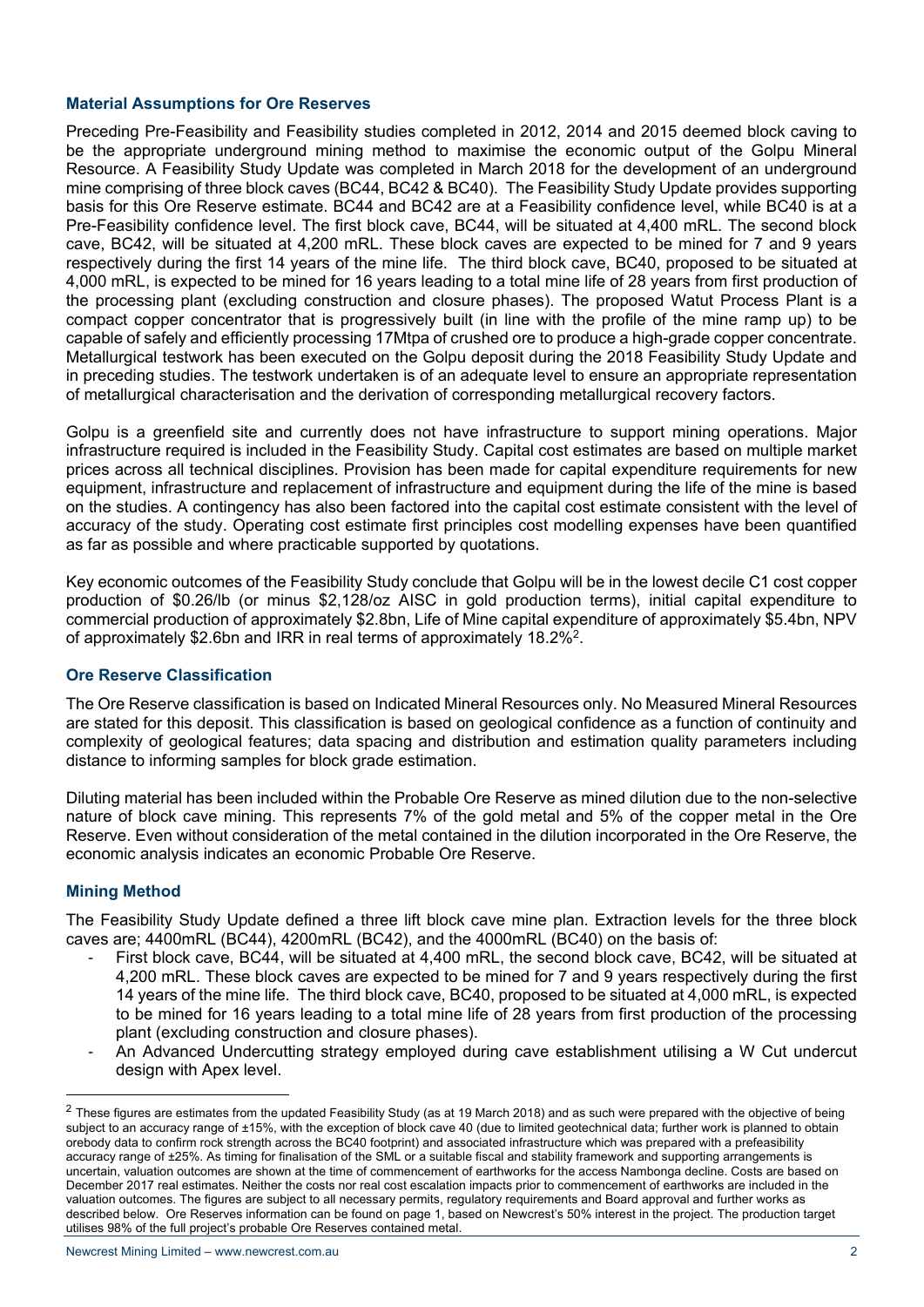- Use of an El Teniente extraction level layout.
- Average draw column heights are 320m (BC44), 490m (BC42) and 590m (BC40) with maximum draw column heights of 530m (BC44), 805m (BC42) and 1,120m (BC40).
- Initial underground access via the Nambonga Decline to provide earlier and quicker access to underground drill platforms, second means of egress and ventilation.
- Primary underground access via the Watut Portal and the twin Watut Declines to the underground block cave mine. The Watut Declines also form part of the primary ventilation circuit and materials handling system conveying ore to the Watut Process Plant.
- A 'Cave Engineering Level' established above the Reid Fault at 4,870 metres reduced level (mRL) for data gathering, further refinement of the rock mass, monitoring of the cave and potentially for dewatering.
- Ore extracted via three block caves producing at 17Mtpa (design capacity) using an inclined conveying system to discharge on a stockpile on the surface.

The following Modifying Factors have been applied:

- All development has mining factors for dilution and recovery applied to accurately represent the expected mined tonnes.
- Decline, access and infrastructure shapes for BC42 and BC40 outside of the Mineral Resource have tonnes contributing but not metal; these tonnes are allocated to unclassified material.
- PCBC™ software is used for cave production scheduling and estimation of grade for material drawn from the block caves.
- The total Life of Mine dilution is approximately 17%.

Ore Reserves estimates and statements are required to include estimates of dilution. The dilution included in the total Ore Reserve (400Mt on 100% basis) is approximately 79Mt due to the block cave mining method. The dilution included in the Ore Reserve contains 7% of the gold metal and 5% of the copper metal of the Ore Reserve and does not have a material impact upon the estimate.

### **Ore Processing**

The proposed Watut Process Plant is a compact copper concentrator that is progressively built (in line with the profile of the mine ramp up) to be capable of safely and efficiently processing 17Mtpa of crushed ore to produce a high-grade copper concentrate. The plant is designed to treat approximately 8.4Mtpa of ore for the first three years of operation, with an additional ball mill and additional flotation cells in the fourth year designed to ramp up to approximately 17Mtpa and installation of the pyrite flotation and regrind circuit the following year facilitates the processing of ore containing a higher metasediment content from year five onwards. The technology associated with the ore processing is an industry standard for this style of deposit.

Metallurgical testwork has been executed on the Golpu deposit during the 2018 Feasibility Study Update and in preceding studies. The testwork undertaken is of an adequate level to ensure an appropriate representation of metallurgical characterisation and the derivation of corresponding metallurgical recovery factors. A total of 13 geometallurgical domains were assigned to represent an improved geological interpretation of the Golpu deposit and increase the understanding of the copper and gold recoveries in the deposit. Gold and copper recoveries on average over Life of Mine are 68% and 95% respectively. Concentrate grade average over the Life of Mine is assessed to be 29% copper and 15g/t gold.

Final concentrate derived from the testwork was utilised to conduct a product quality assessment, which incorporated chemical analysis for major elements and potential deleterious elements. The analysis indicated that the levels of deleterious elements in concentrate did not exceed any of the typical concentration restrictions for sale.

Three types of tailings management options have been considered during the various studies undertaken since 2012, those being various terrestrial tailings storage facilities, dry-stacking and DSTP. Oceanographic and environmental studies in the Western Huon Gulf to date have confirmed that area to be a highly suitable environment for DSTP. In the light of the factors considered in relation to terrestrial tailings storage, the outcomes from the study of 45 terrestrial sites and the outcomes of the DSTP study work undertaken to date, the updated Feasibility Study identifies the use of DSTP as the preferred tailings management solution.

### **Cut-off Grade**

The Golpu Ore Reserve employs a value based cut-off determined from the Net Smelter Return (NSR) and site operating costs based on the outcomes of the Feasibility Study Update. The NSR calculation takes into account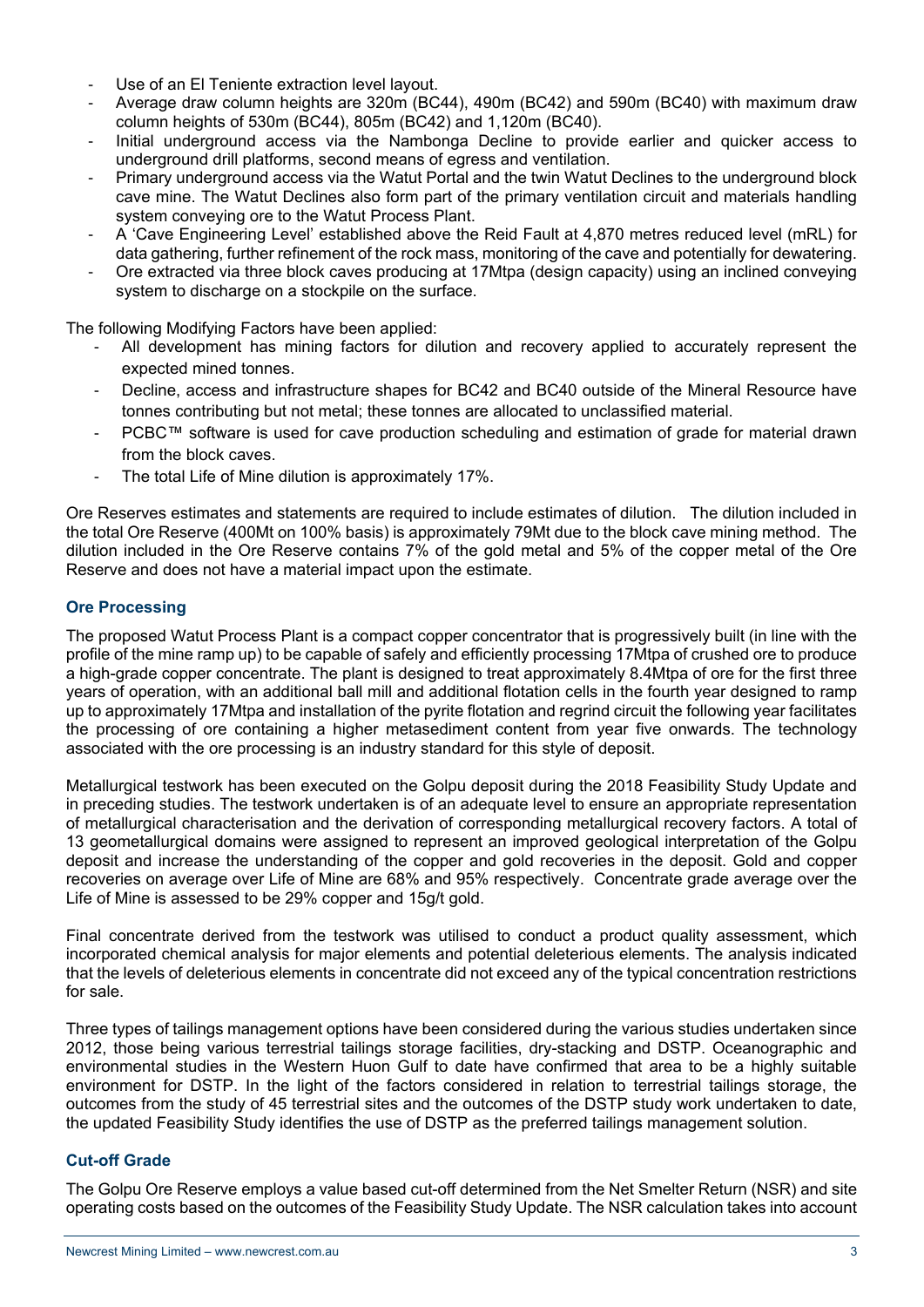revenue factors, metallurgical recovery assumptions, transport costs, refining charges and royalty charges. The site operating costs include mining cost, processing cost, relevant site general and administration costs and relevant sustaining capital costs.

### **Estimation Methodology**

The Feasibility Study Update was completed in March 2018 for the development of an underground mine comprising of three block caves (BC44, BC42 & BC40). The Feasibility Study Update which provides supporting basis for this Ore Reserve estimate involved standard steps of mine optimisation, mine design, production scheduling and financial modelling. Factors and assumptions have been based on numerical modelling as well as experience and performance in similar caving operations. BC44 and BC42 are at a Feasibility confidence level, while BC40 is at a Pre-Feasibility confidence level.

### **Material Modifying Factors**

Newcrest and Harmony Gold Mining Company Limited (Harmony) each currently own 50% of Wafi-Golpu through the WGJV. The State of PNG retains the right to purchase, at a pro rata share of accumulated exploration expenditure, up to 30% equity interest in any mineral discovery at Wafi-Golpu, at any time before the commencement of mining. If the State of PNG chooses to take-up its full 30% interest, the interest of each of Newcrest and Harmony will become 35%.

A Level 2B Environment Permit (EP) has been granted for exploration activities. Applications for a Special Mining Lease (SML) and related ancillary tenements have been submitted by WGJV to the Mineral Resources Authority. Approval of the Project by the PNG Government will be founded on the assessment of the Environmental Impact Statement (EIS) due to be submitted by the WGJV to the PNG government by the end of June 2018. This EIS will inform government's decision to grant an SML, related ancillary tenements and a Level 3 EP. The grant of these key instruments is a prerequisite for execution of the Project.

To assess the social and economic impacts of the Project upon communities, the Feasibility Study Update included an in depth Social and Cultural assessment, including leveraging off historical assessment work completed. In addition, an assessment of the potential economic impacts of the Project (if developed) was undertaken by WGJV.

Other key agreements that will be required for project development include: the Memorandum of Agreement (a Development Forum process) in relation to benefits that might be accrued to effective landholders and a Mining Development Contract with the Independent State of PNG.

Golpu is a greenfield block caving project and will require the following mining infrastructure to support the block caves including ventilation fans and refrigeration equipment, dewatering equipment, crushing and conveying equipment, underground workshop and meal room facilities. Major Infrastructure also required and included in the Feasibility Study to support the mining operations are a new Northern Access road, processing plant, tailings and concentrate export pipelines plus associated dewatering and loading facilities at the Lae Tidal Basin, accommodation camp and modular power generation plant.

The Golpu deposit is located in a seismically active area in a region close to a source of earthquakes that can produce seismic accelerations at the site. This risk has been taken into account in infrastructure and mine design.

To demonstrate the Ore Reserve as economic it has been evaluated through a standard financial model. All operating and capital costs as well as revenue factors were included in the financial model. This process demonstrated the Ore Reserves for Golpu has a positive Net Present Value (NPV).

The remaining areas of uncertainty at the current study stage are with the geotechnical parameters for the mining area below 4200mRL (i.e. BC40) that has been investigated to a Pre-Feasibility Study (PFS) level of confidence and is constrained by an incomplete set of orebody data with rock strength only being confirmed in the north east quadrant of the planned BC40 footprint. An analysis has indicated that based on the known rock strength being extrapolated across the remaining areas of lower orebody knowledge, mining is feasible. The Modifying Factors (key inputs) applied within PCBC™ cave scheduling software relies upon geology and geotechnical data such as structural geology and rock mass strength.

Further orebody data is required to confirm the geological and geotechnical information and is planned as part of the Forward Works Programme.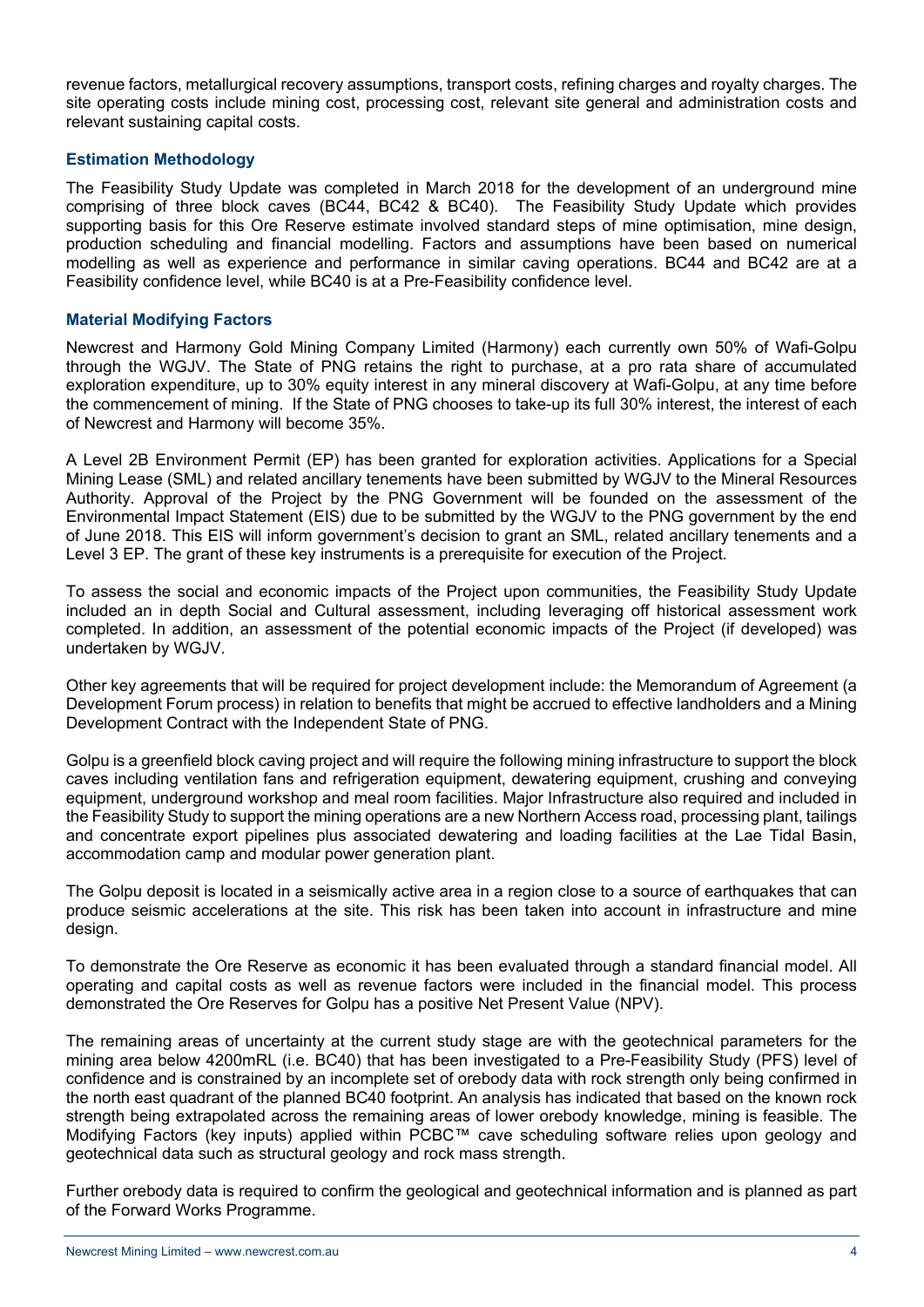# **JORC Code 2012 Edition – Table 1**

# **Section 1 Sampling Techniques and Data**

| <b>Criteria</b>                                         | <b>Commentary</b>                                                                                                                                                                                                                                                                                                                                                                                                                                                                                                                                                                                                                                                                                                                                                                                                                                                                                                                                                                                                                                                                                                                                                                                                                                                                                                                                                                                                                                                                                                                                                                                                                                                                                                                                                                                                                                                                                                                                                                                                                                             |
|---------------------------------------------------------|---------------------------------------------------------------------------------------------------------------------------------------------------------------------------------------------------------------------------------------------------------------------------------------------------------------------------------------------------------------------------------------------------------------------------------------------------------------------------------------------------------------------------------------------------------------------------------------------------------------------------------------------------------------------------------------------------------------------------------------------------------------------------------------------------------------------------------------------------------------------------------------------------------------------------------------------------------------------------------------------------------------------------------------------------------------------------------------------------------------------------------------------------------------------------------------------------------------------------------------------------------------------------------------------------------------------------------------------------------------------------------------------------------------------------------------------------------------------------------------------------------------------------------------------------------------------------------------------------------------------------------------------------------------------------------------------------------------------------------------------------------------------------------------------------------------------------------------------------------------------------------------------------------------------------------------------------------------------------------------------------------------------------------------------------------------|
| <b>Sampling</b><br>techniques                           | Diamond drill holes are the principal source of geological and grade information for the<br>Golpu deposit. Diamond core drilling was used to obtain continuous samples ranging in size<br>from PQ3 to NQ3 with rare intervals of BQ which were cut into half (in the case of HQ, NQ<br>and BQ) and into half or quarter (in the case of PQ) using a diamond core saw, from which<br>half or quarter is prepared for assay and the remaining core retained in the core farm as<br>reference.<br>The half or quarter core sent for assay was bagged in labelled calico sample bags with the<br>sample number scribed on an aluminium strip included in the bag. The calico bags were<br>placed in larger polyweave bags and transported by road or helicopter to Lae by company<br>employees. Sampling intervals are typically 1m or 2m fixed intervals. The entire half or<br>quarter core is dispatched for sample preparation. Core recovery is recorded to ensure a<br>representative sample is obtained.<br>All core was logged and photographed prior to cutting. Some core was wrapped in tape<br>during sampling to maintain core quality. Oriented core is cut along the orientation line at<br>the bottom of hole to reduce the possibility of sample bias. Sample numbers and drill hole<br>intervals were recorded by the responsible geologist and used by technicians for cutting and<br>sampling. A sample despatch sheet documenting the sample numbers and required assay<br>work was sent with each sample batch to the laboratory.<br>All drill core is sampled and assayed over the entire hole length. However empirical rock<br>strength data is required for geotechnical input to mine designs - since 2011 approximately<br>20cm of whole core was taken at 50m intervals from all holes for Unconfined Compressive<br>Strength testing which were not assayed. This is not considered to present a material impact<br>on sample quality due to the disseminated, stockwork and micro-fracture infill nature of the<br>mineralisation. |
| <b>Drilling</b><br>techniques                           | Diamond core drilling, PQ, HQ, NQ and BQ in diameter, triple tube core barrels and oriented<br>typically using the ACE core orientation system.                                                                                                                                                                                                                                                                                                                                                                                                                                                                                                                                                                                                                                                                                                                                                                                                                                                                                                                                                                                                                                                                                                                                                                                                                                                                                                                                                                                                                                                                                                                                                                                                                                                                                                                                                                                                                                                                                                               |
| <b>Drill sample</b><br>recovery                         | Core recovery is recorded for all diamond drilling on a metre by metre basis as a percentage.<br>Sample recovery was 96.4% over the entire drilling dataset including oxide material and the<br>adjacent Wafi epithermal mineralisation but increases to 98.4% within the Golpu Mineral<br>Resource volume. All drilling is conducted using triple tube core barrels and appropriate<br>core handling protocols. No material relationship has been identified between core recovery<br>and grade due to the diffuse nature of the mineralisation in the Golpu porphyry-style deposit.                                                                                                                                                                                                                                                                                                                                                                                                                                                                                                                                                                                                                                                                                                                                                                                                                                                                                                                                                                                                                                                                                                                                                                                                                                                                                                                                                                                                                                                                         |
| Logging                                                 | All diamond drill core has been geologically and geotechnically logged to support<br>appropriate Mineral Resource estimation, mining studies and metallurgical studies.<br>Geological logging is both qualitative and quantitative and records lithology, mineralisation,<br>alteration mineralogy, weathering, structures and other physical characteristics of the core.                                                                                                                                                                                                                                                                                                                                                                                                                                                                                                                                                                                                                                                                                                                                                                                                                                                                                                                                                                                                                                                                                                                                                                                                                                                                                                                                                                                                                                                                                                                                                                                                                                                                                    |
| Sub-sampling<br>techniques and<br>sample<br>preparation | Sample preparation protocols for drilling in the Golpu area has varied over time. However,<br>all core is sawn in half or quarter typically cut beside the orientation line. Only minor intervals<br>of second half core submission has been conducted. The entire sawn half or quarter core<br>is submitted for the first stage of sample preparation. All subsequent sampling is by riffle or<br>rotary splitters to ensure sub-sample representivity until homogenised in the pulverisers.<br>Grind size screening was typically applied also to maximise sub-sampling representivity and<br>to ensure compliance to sub-sampling sample mass requirements.<br>Historic sampling from CRAE/Elders drilling 1990-1996 was prepared at Pilbara (Analabs)<br>Laboratories in Lae. All samples were dried and jaw crushed to a nominal 5mm, then entirely<br>pulverised to 180 microns. A sub sample of 500g was obtained with a riffle splitting device<br>which was pulverised in a LM2 to nominal 75 micron. A 100g sub sample (pulp) was<br>obtained and despatched for analysis.<br>Sample preparation for Harmony and WGJV drill holes 2005-2011 was carried out at<br>Intertek Lae sample preparation facility with pulps sent to Intertek Jakarta for assay. All<br>samples were dried at 60°C and then jaw crushed to nominal 2mm. A sub sample of 1.5kg<br>was obtained with a riffle splitting device which was pulverised to 75 micron using LM2 mill.<br>An approximate 250g sub sample (pulp) was obtained and despatched for analysis.<br>Sample preparation for WGJV drill holes 2012-2014 was carried out at the Intertek sample<br>preparation facility in Lae. All samples were dried at 60°C, then crushed in a Boyd Crusher<br>to a minimum 95% passing 2.8mm. A sub sample of 3.5kg $(\pm 0.5$ kg) is obtained using a<br>Rotary Splitting Device (RSD) and pulverised in a LM5 mill with a minimum 95% passing                                                                                                                          |

┓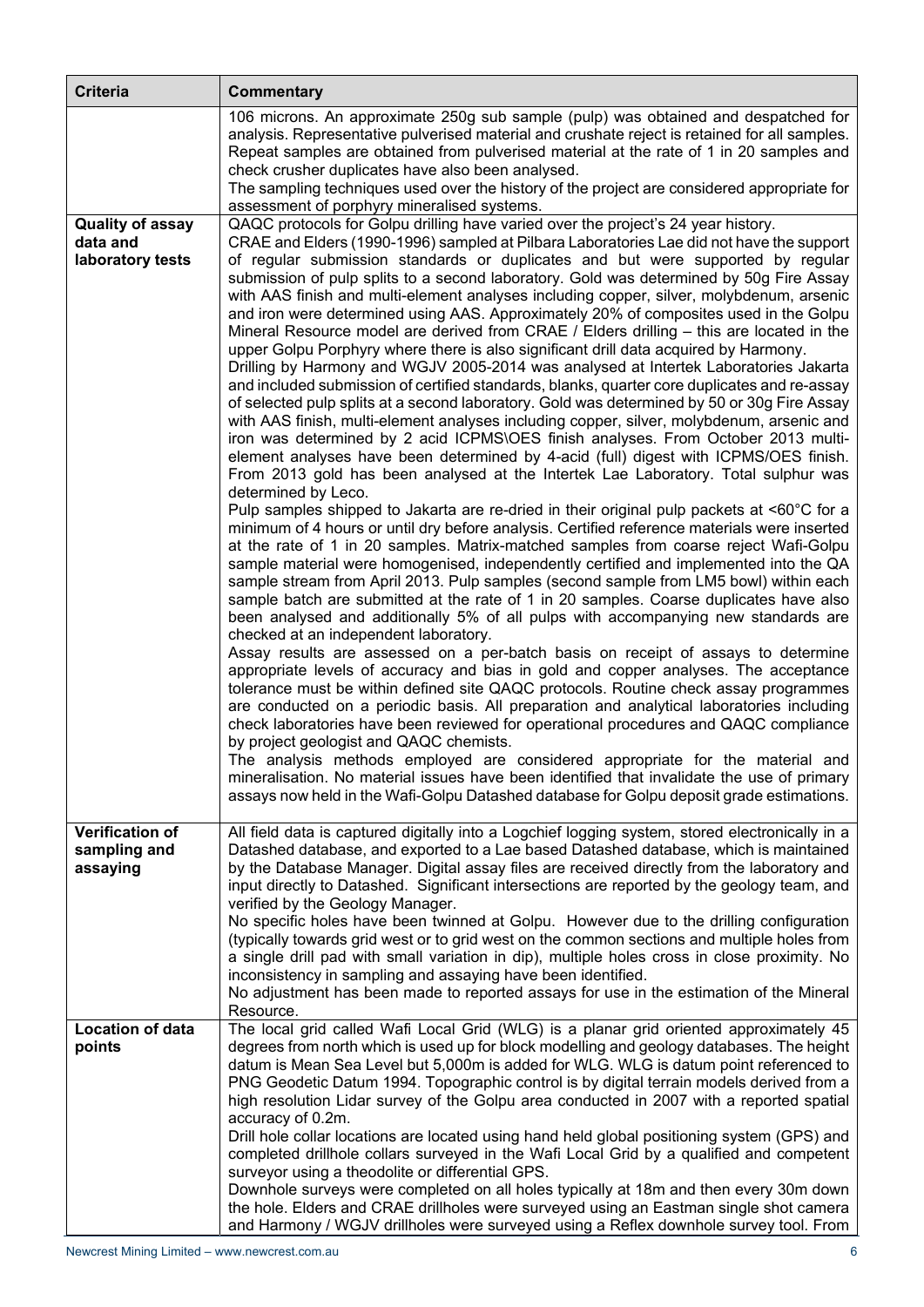| <b>Criteria</b>                                                         | <b>Commentary</b>                                                                                                                                                                                                                                                                                                                                                                                                                                                                                                                                                                                                                                                                                                                                                                                                                                                                                                                                                                                                                                                                                                                                                                                                                                                                                                                                                                                                                                                                                                                                                                                                                                                                                                                                                                                                                        |
|-------------------------------------------------------------------------|------------------------------------------------------------------------------------------------------------------------------------------------------------------------------------------------------------------------------------------------------------------------------------------------------------------------------------------------------------------------------------------------------------------------------------------------------------------------------------------------------------------------------------------------------------------------------------------------------------------------------------------------------------------------------------------------------------------------------------------------------------------------------------------------------------------------------------------------------------------------------------------------------------------------------------------------------------------------------------------------------------------------------------------------------------------------------------------------------------------------------------------------------------------------------------------------------------------------------------------------------------------------------------------------------------------------------------------------------------------------------------------------------------------------------------------------------------------------------------------------------------------------------------------------------------------------------------------------------------------------------------------------------------------------------------------------------------------------------------------------------------------------------------------------------------------------------------------|
|                                                                         | 2011 surveys have been conducted by a fully competent and licensed contractor using a<br>north-seeking gyroscope instrument.<br>For all periods of the drilling programme, downhole surveying was determined using the<br>latest available methodology. These are considered sufficiently accurate to locate all assays<br>to the level of precision required for classification as an Indicated or Inferred Mineral<br>Resource.                                                                                                                                                                                                                                                                                                                                                                                                                                                                                                                                                                                                                                                                                                                                                                                                                                                                                                                                                                                                                                                                                                                                                                                                                                                                                                                                                                                                        |
| Data spacing and<br>distribution                                        | Drillhole spacing within the Golpu deposit ranges from less than 100m x 100m in the upper<br>portion of the deposit and up to 200m x 200m in the lower portions of the deposit. The drill<br>spacing is considered sufficient to establish the degree of geological and grade continuity<br>appropriate for Mineral Resource classification of a large porphyry gold/copper system.<br>Drillholes are entirely sampled at regular 1m or 2m intervals regardless of lithological or<br>mineralogical boundaries. Assays are composited to 10m downhole intervals for use in<br>grade estimation.                                                                                                                                                                                                                                                                                                                                                                                                                                                                                                                                                                                                                                                                                                                                                                                                                                                                                                                                                                                                                                                                                                                                                                                                                                          |
| <b>Orientation of</b><br>data in relation to<br>geological<br>structure | The Golpu mineralised system is approximately elliptical in plan elongated towards 345<br>degrees WLG with a steep west to sub-vertical dip. The majority of drilling is oriented across<br>this orientation, but the dataset does include holes drilled parallel to the long axis. Most<br>holes are complete transects through the porphyry and enclosing mineralised host<br>sediments. The orientation of sampling is considered unbiased toward known structures<br>and adequate for the diffuse nature of the mineralisation style i.e. porphyry gold copper<br>mineralisation.                                                                                                                                                                                                                                                                                                                                                                                                                                                                                                                                                                                                                                                                                                                                                                                                                                                                                                                                                                                                                                                                                                                                                                                                                                                    |
| <b>Sample security</b>                                                  | Diamond drill core is delivered directly from the drill rig at the end of each shift by the drill<br>crew to the logging shed within the fenced and patrolled Wafi Camp security compound.<br>Core is marked up and photographed as soon as possible to identify any core loss and<br>ensure size and consistency of the samples. Historically all core was sawn in half at the<br>Wafi site and half core for assay bagged into calico bags and in turn secured in plastic bags.<br>Samples are identified by both internal aluminium tags and external labelling. Some whole<br>core was directly shipped as plastic-wrapped and secured trays to the dedicated core farm<br>within the security patrolled compound at Nine Mile, Lae. Core is sawn, bagged and<br>identified as for the Wafi site procedures.<br>Whether transported as whole core in trays or bagged sawn core samples, all transport is<br>always under the direct supervision of WGJV employees within tamper evident packaging<br>from site until delivery to the Intertek Laboratory in Lae. Pulps and crusher residues are<br>returned from the Lae laboratory to the Nine Mile core farm for long term storage again<br>under direct supervision of WGJV staff.<br>Since 2005, core samples were prepared in Intertek, Lae within their secured premises and<br>pulps are air-freighted by international couriers to Intertek Laboratory in Jakarta, Indonesia<br>for assaying. A detailed labelling, documentation and tamper evident packing protocol is in<br>place for this transfer. Pulps are stored on a long term basis in Jakarta. Assay results from<br>Intertek Jakarta are returned to WGJV network and loaded to the Wafi database by<br>dedicated administrators after correlation against despatch records and after passing<br>QAQC protocols. |
| <b>Audits or reviews</b>                                                | Internal reviews of core handling, sample preparation and assays laboratories were<br>conducted on a regular basis by both project personnel and owner representatives. External<br>consultants also reviewed sampling protocols and based on heterogeneity studies for<br>sampling mass and sampling precision provided recommendations to improve QAQC early<br>in the drilling program.<br>In the Competent Persons opinion, the sample preparation, security and analytical<br>procedures are consistent with current industry standards and are entirely appropriate and<br>acceptable for the styles of mineralisation identified and will be appropriate for use in Mineral<br>Resource estimates. There are no identified drilling, sampling or recovery factors that<br>materially impact the adequacy and reliability of the results of the drilling programme in<br>place on the Wafi-Golpu Property.                                                                                                                                                                                                                                                                                                                                                                                                                                                                                                                                                                                                                                                                                                                                                                                                                                                                                                                         |

# **Section 2 Reporting of Exploration Results**

| <b>Criteria</b>                                      | Commentary                                                                                                                                                                                                                                                                                                                      |
|------------------------------------------------------|---------------------------------------------------------------------------------------------------------------------------------------------------------------------------------------------------------------------------------------------------------------------------------------------------------------------------------|
| <b>Mineral tenement</b><br>and land tenure<br>status | The Wafi-Golpu project is located in Exploration Licence (EL440) within the Morobe<br>Province of Papua New Guinea. The property is located at approximately 6°52'S latitude,<br>146°27'E longitude approximately 60 km southwest of Lae, the nearest commercial centre<br>within the region with a population of about 90,000. |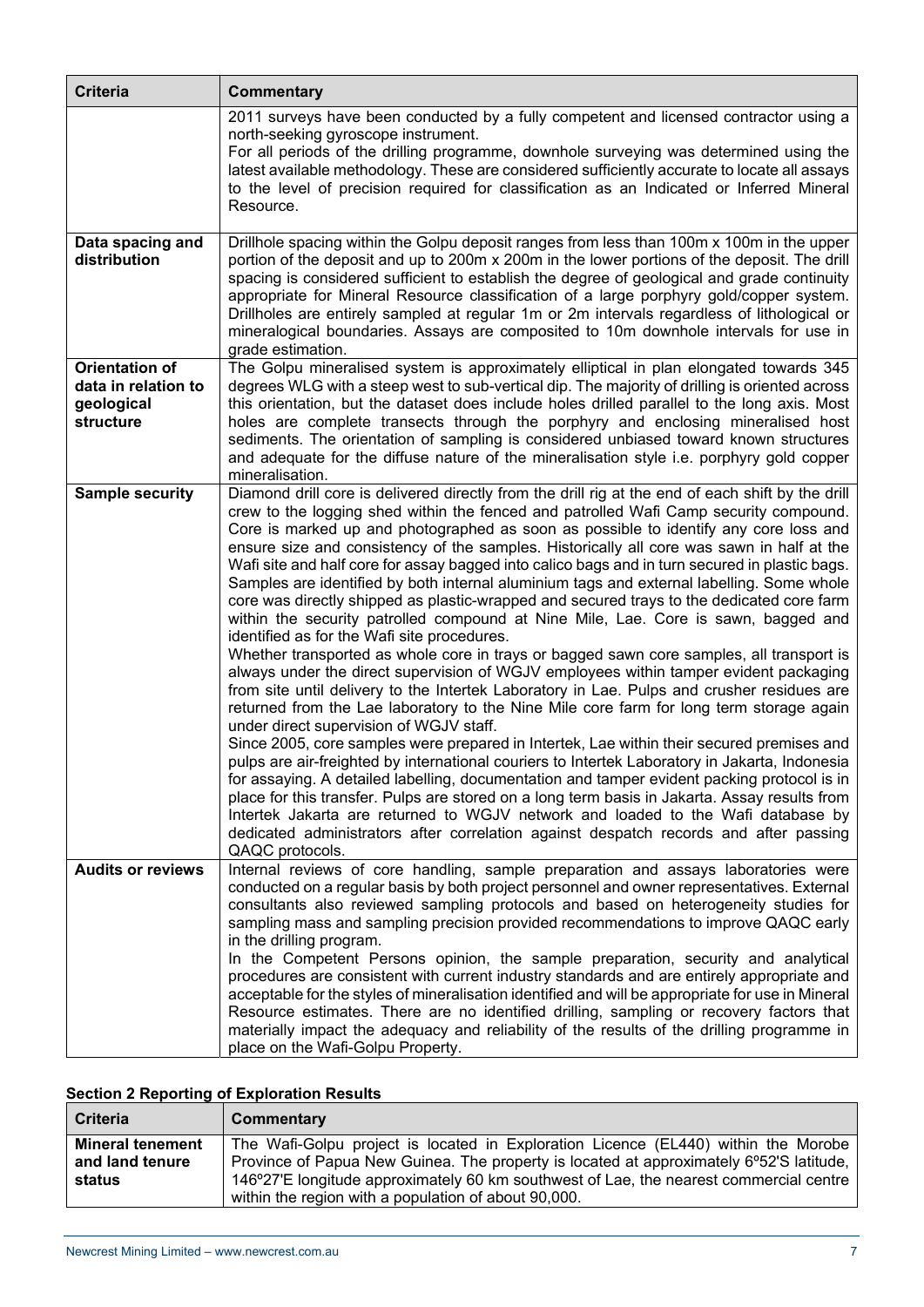| <b>Criteria</b>                             | <b>Commentary</b>                                                                                                                                                                                                                                                                                                                                                                                                                                                                                                                                                                                                                                                                                                                                                                                                                                                                                                                                                                                                                                                                                                                                                                                                                                                                                                                                                                                                                                         |
|---------------------------------------------|-----------------------------------------------------------------------------------------------------------------------------------------------------------------------------------------------------------------------------------------------------------------------------------------------------------------------------------------------------------------------------------------------------------------------------------------------------------------------------------------------------------------------------------------------------------------------------------------------------------------------------------------------------------------------------------------------------------------------------------------------------------------------------------------------------------------------------------------------------------------------------------------------------------------------------------------------------------------------------------------------------------------------------------------------------------------------------------------------------------------------------------------------------------------------------------------------------------------------------------------------------------------------------------------------------------------------------------------------------------------------------------------------------------------------------------------------------------|
|                                             | The owner of the project is the Wafi-Golpu unincorporated joint venture (WGJV), one of<br>three unincorporated joint ventures in the Morobe Province of Papua New Guinea between<br>subsidiaries of Newcrest (50%) and Harmony (50%) referred to collectively as the Morobe<br>Mining Joint Ventures (WGJV). The WGJV holds two exploration licences covering a total<br>area of approximately 129 km <sup>2</sup> , registered in the name of the WGJV participants Newcrest<br>PNG2 Ltd (50%) (a wholly owned Newcrest subsidiary) and Wafi Mining Limited (50%) (a<br>wholly owned Harmony subsidiary). Key proposed infrastructure areas are located on<br>adjoining EL1105.                                                                                                                                                                                                                                                                                                                                                                                                                                                                                                                                                                                                                                                                                                                                                                          |
|                                             | EL440 tenement licence expires in March 2018 and a renewal was lodged in December<br>2017 which is currently pending. The EL1105 tenement licence expires in January 2019.<br>Both tenements remain in good standing.<br>Subject to the project being developed, a royalty of 2% of net smelter revenue and a Mining<br>Levy of 0.25% is payable to the Government of Papua New Guinea.<br>A compensation agreement with local landowners is in place whereby specified payments<br>are made due to impacts of exploration activities including loss of trees, impact on water<br>resources, access restrictions, and disturbance to sacred sites and burial sites.<br>Consistent with the current administrative practice of the Government of Papua New<br>Guinea and under the terms of the Wafi-Golpu exploration licences, the Government of<br>Papua New Guinea has reserved the right to acquire up to a 30% equitable interest in the<br>project. In January 2011, the PNG Government indicated an intention to exercise the option,<br>nominating the State-owned Petromin PNG Holdings Limited to take up the interest. The<br>option is exercisable at any time prior to commencement of mining. Under the terms of the                                                                                                                                                                                                                        |
|                                             | State option set out in the Wafi-Golpu exploration licences, the price payable for the interest<br>is the proportionate share of the accumulated exploration expenditure at the point of<br>exercise. Post-exercise, the State holding entity will be responsible for their proportionate<br>share of continuing exploration, development and project costs.                                                                                                                                                                                                                                                                                                                                                                                                                                                                                                                                                                                                                                                                                                                                                                                                                                                                                                                                                                                                                                                                                              |
| <b>Exploration done</b><br>by other parties | Exploration has been conducted by the WGJV since 2008. Previous exploration activity has<br>been documented by many workers, and notably includes Harmony, Abelle, Elders and<br>CRA during their tenure since the 1970's. The Golpu Porphyry was discovered by Elders in<br>1991 and the high grade Hornblende (Livana) Porphyry by WGJV in 2010. Data transferred<br>from previous exploration programmes has been assessed for quality and risk associated<br>with inclusion of this data evaluated in the Mineral Resource estimation.                                                                                                                                                                                                                                                                                                                                                                                                                                                                                                                                                                                                                                                                                                                                                                                                                                                                                                                |
| Geology                                     | The Golpu deposit lies in a block of deformed Upper Mesozoic to Middle Miocene<br>metasedimentary to sedimentary rocks cut by Miocene-Pliocene calc-alkaline dioritic<br>intrusives. Copper and gold mineralisation results from a multiple intrusive porphyry system<br>with the upper portion overprinted by high sulphidation epithermal alteration. Post mineral<br>faulting has displaced and rotated the original intrusive configuration.<br>The deformational history of PNG is characterised by accretion during oblique collision of<br>the Australian and Pacific plates. A series of arc-normal transfer structures formed across<br>PNG which taped mantle derived melts to high crustal levels. One of these structures<br>termed the Wafi Transfer Structure is interpreted to have facilitated the emplacement of the<br>Golpu intrusives.<br>The Golpu Porphyry system consists of multiple, hornblende-bearing diorite porphyries<br>intruded into host sediments. The porphyries are separated based on their spatial position,<br>and where not texturally destroyed, into coarse hornblende-rich, feldspathic-rich or quartz<br>'eye' inclusions variants. Intrusives range from small dykes to small stocks and apopheses.<br>Individual intrusions pinch and swell vertically over tens of metres and form stocks, pipes<br>and dykes.<br>The Golpu deposit is approximately 800m by 400m elliptical in plan and extends from 200m |
|                                             | below surface to approximately 2,000m. Hydrothermal alteration related to the porphyry<br>gol-copper mineralisation forms a predictable zonal arrangement grading from potassic<br>core to propylitic margins. A high-sulphidation epithermal system is 'telescoped' over the<br>upper portion of the porphyry system forming a central alunite–quartz (advanced argillic)<br>core grading out to dickite-kaolinite (argillic) with an outer margin of sericite alteration. This<br>results in either epithermal-dominant, interaction (mixed) or porphyry-only zones within the<br>Golpu deposit.<br>Mineralisation is derived from either the porphyry or epithermal systems. Within the<br>porphyry environment, mineralisation is disseminated, microfracture and stockwork vein<br>controlled. The dominant copper-gold sulphide species varies laterally and vertically within<br>the deposit from an inner bornite (plus chalcopyrite) core, chalcopyrite as the dominant<br>copper sulphide grading to a pyrite only shell. The porphyry system is mineralised with gold,<br>copper, silver and molybdenum. The Livana Porphyry is the main mineralised porphyry.<br>Other porphyries act either as weak mineralisers or as benign hosts.                                                                                                                                                                                                         |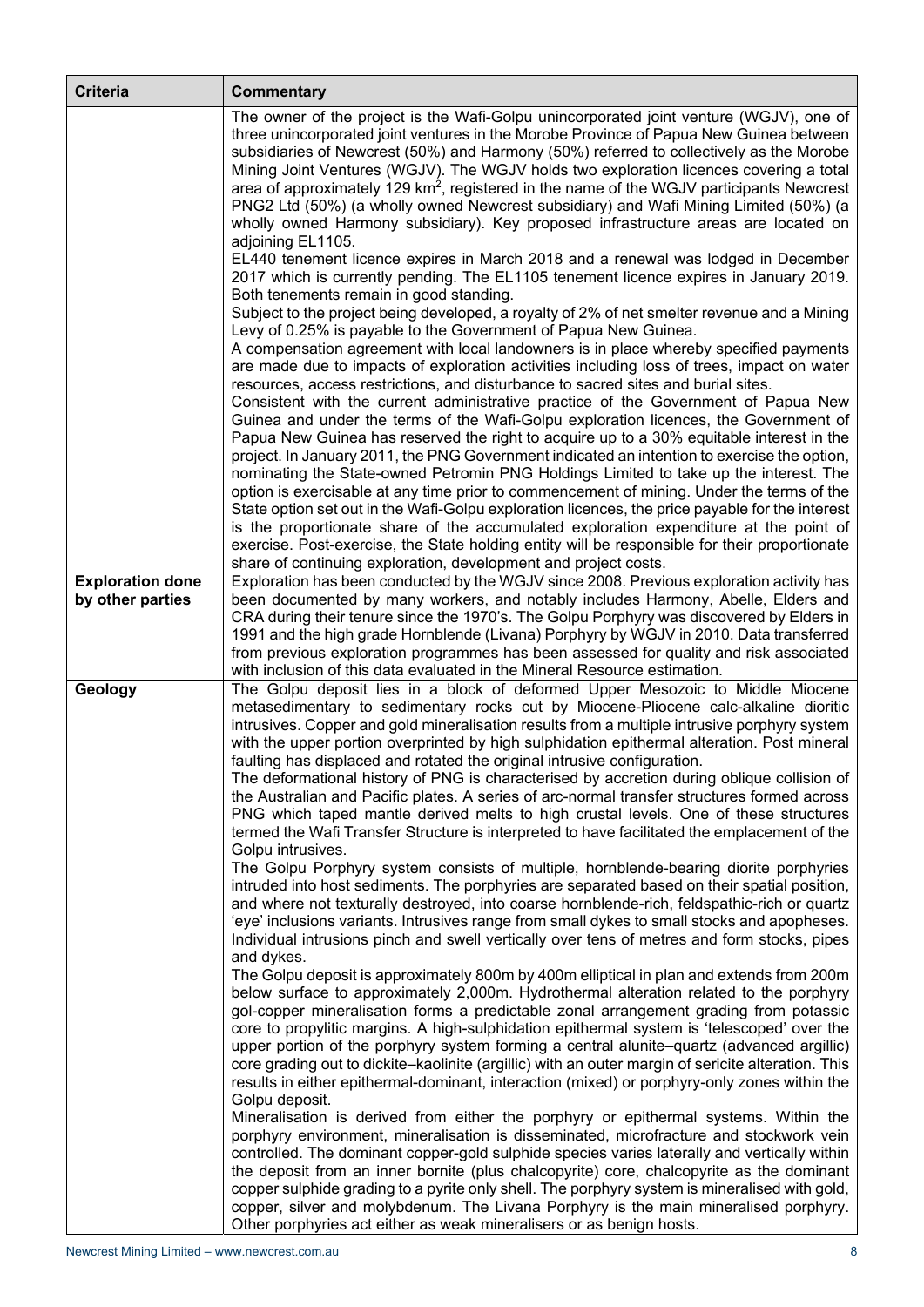| <b>Criteria</b>                 | <b>Commentary</b>                                                                                                                                                                                                                                                                                                                                                                                                                                                                                                                                                                                                                                                                                          |
|---------------------------------|------------------------------------------------------------------------------------------------------------------------------------------------------------------------------------------------------------------------------------------------------------------------------------------------------------------------------------------------------------------------------------------------------------------------------------------------------------------------------------------------------------------------------------------------------------------------------------------------------------------------------------------------------------------------------------------------------------|
|                                 | In the high sulphidation epithermal system which is 'telescoped' over the upper portion of<br>the Golpu Porphyry, gold occurs within pyrite or as electrum associated with pyrite-enargite-<br>tetrahedrite. Abundant arsenian pyrite results in high sulphur and elevated arsenic levels in<br>the epithermal altered volume. Mineralisation broadly follows the metasedimentary and<br>volcanic host rocks stratigraphy (40° dip to east).<br>Post-mineral thrust (reverse) faulting has dismembered the original porphyry and<br>epithermal systems with offsets of up to 200m within the mineralised column and rotated<br>the high grade porphyry core between faults to dip 70 degrees to grid west. |
| <b>Drill hole</b>               | No exploration has been reported in this statement, therefore there is no drill hole                                                                                                                                                                                                                                                                                                                                                                                                                                                                                                                                                                                                                       |
| <b>Information</b>              | information to report. This section is not relevant to this report on Mineral Resources.                                                                                                                                                                                                                                                                                                                                                                                                                                                                                                                                                                                                                   |
|                                 | Comments relating to drill hole information relevant to the Mineral Resource estimate can<br>be found in Section 1 - "Sampling techniques", "Drilling techniques" and "Drill sample                                                                                                                                                                                                                                                                                                                                                                                                                                                                                                                        |
|                                 | recovery".                                                                                                                                                                                                                                                                                                                                                                                                                                                                                                                                                                                                                                                                                                 |
| Data aggregation                | No exploration has been reported in this release, therefore there are no drill hole intercepts                                                                                                                                                                                                                                                                                                                                                                                                                                                                                                                                                                                                             |
| methods                         | to report. This section is not relevant to this report on Mineral Resources.                                                                                                                                                                                                                                                                                                                                                                                                                                                                                                                                                                                                                               |
|                                 | Comments relating to data aggregation methods relevant to the Mineral Resource estimate<br>can be found in Section 1 - "Sampling techniques", "Drilling techniques" and "Drill sample                                                                                                                                                                                                                                                                                                                                                                                                                                                                                                                      |
|                                 | recovery".                                                                                                                                                                                                                                                                                                                                                                                                                                                                                                                                                                                                                                                                                                 |
| Relationship                    | No exploration has been reported in this release, therefore there are no relationships                                                                                                                                                                                                                                                                                                                                                                                                                                                                                                                                                                                                                     |
| between                         | between mineralisation widths and intercept lengths to report. This section is not relevant                                                                                                                                                                                                                                                                                                                                                                                                                                                                                                                                                                                                                |
| mineralisation                  | to this report on Mineral Resources.                                                                                                                                                                                                                                                                                                                                                                                                                                                                                                                                                                                                                                                                       |
| widths and<br>intercept lengths |                                                                                                                                                                                                                                                                                                                                                                                                                                                                                                                                                                                                                                                                                                            |
| <b>Diagrams</b>                 | No exploration has been reported in this release; therefore, no exploration diagrams have                                                                                                                                                                                                                                                                                                                                                                                                                                                                                                                                                                                                                  |
|                                 | been produced. This section is not relevant to this report on Mineral Resources.                                                                                                                                                                                                                                                                                                                                                                                                                                                                                                                                                                                                                           |
| <b>Balanced</b>                 | No exploration has been reported in this release, therefore there are no results to report.                                                                                                                                                                                                                                                                                                                                                                                                                                                                                                                                                                                                                |
| reporting                       | This section is not relevant to this report on Mineral Resources.                                                                                                                                                                                                                                                                                                                                                                                                                                                                                                                                                                                                                                          |
| <b>Other substantive</b>        | No exploration has been reported in this release, therefore there are no results to report.                                                                                                                                                                                                                                                                                                                                                                                                                                                                                                                                                                                                                |
| exploration data                | This section is not relevant to this report on Mineral Resources.                                                                                                                                                                                                                                                                                                                                                                                                                                                                                                                                                                                                                                          |
| <b>Further work</b>             | No further exploration is planned for the Golpu Mineral Resource volume. Specific                                                                                                                                                                                                                                                                                                                                                                                                                                                                                                                                                                                                                          |
|                                 | underground drill programs have been designed within the 2015 Golpu FS BC1 and BC2<br>volumes to increase confidence in local grade precision and refine geotechnical conditions                                                                                                                                                                                                                                                                                                                                                                                                                                                                                                                           |
|                                 | at critical mine and supporting infrastructure locations. Such programs would be                                                                                                                                                                                                                                                                                                                                                                                                                                                                                                                                                                                                                           |
|                                 | implemented after establishment of access declines. Proposed additional surface drilling is                                                                                                                                                                                                                                                                                                                                                                                                                                                                                                                                                                                                                |
|                                 | confined to infill geotechnical investigations of access paths. These proposed drill                                                                                                                                                                                                                                                                                                                                                                                                                                                                                                                                                                                                                       |
|                                 | programmes are not exploration related.                                                                                                                                                                                                                                                                                                                                                                                                                                                                                                                                                                                                                                                                    |

# **Section 3 Estimation and Reporting of Mineral Resources**

| <b>Criteria</b>    | <b>Commentary</b>                                                                                                                                                                                                                                                                                                                                                                                                                                                                                                                                                                                                                                                                                                                                                                                                                                                                                                                                                                                                                                                                                                                                                                                                                                                                                                                                                                                                                                                                                                                                                                                                |
|--------------------|------------------------------------------------------------------------------------------------------------------------------------------------------------------------------------------------------------------------------------------------------------------------------------------------------------------------------------------------------------------------------------------------------------------------------------------------------------------------------------------------------------------------------------------------------------------------------------------------------------------------------------------------------------------------------------------------------------------------------------------------------------------------------------------------------------------------------------------------------------------------------------------------------------------------------------------------------------------------------------------------------------------------------------------------------------------------------------------------------------------------------------------------------------------------------------------------------------------------------------------------------------------------------------------------------------------------------------------------------------------------------------------------------------------------------------------------------------------------------------------------------------------------------------------------------------------------------------------------------------------|
| Database integrity | Data from the Golpu Project is stored within the WGJV 'Datashed' software database<br>located at the Lae office, PNG. Drill core is logged directly into laptops in the core shed with<br>periodic integration to the WGJV database. Assay data is received from the laboratory in<br>digital format which is subsequently uploaded to the WGJV database using import<br>templates. All data uploaded to the database must pass a data integrity checks and reviews.<br>User access to the database is controlled by a hierarchy of permissions and are controlled<br>by WGJV database administrators with oversight of data integrity by an external Datashed<br>software specialist.<br>Historical assay data collated by CRAE was imported into the WGJV database from an<br>existing MS Access database. The process used by CRAE to transfer assay data into their<br>database is not recorded, however checks of the assay data in the database with the original<br>hardcopy results indicate they are satisfactory for use in a Mineral Resource estimate.<br>Detailed data review was completed before the estimation of the Golpu December 2015<br>Mineral Resource estimate. Checks included validation of collar surveys against planned<br>locations and downhole surveys consistency of hole path. Assays were reviewed and<br>compared against observed mineralisation. Logging records were reviewed against core<br>photographs as part of the interpretative geology compilation. All corrections were<br>completed before final data extraction for input to the Mineral Resource estimation. |
| <b>Site visits</b> | The Competent Person is an employee of Newcrest Mining and travelled to site on a regular                                                                                                                                                                                                                                                                                                                                                                                                                                                                                                                                                                                                                                                                                                                                                                                                                                                                                                                                                                                                                                                                                                                                                                                                                                                                                                                                                                                                                                                                                                                        |
|                    | basis as a former member of the WGJV team during the last resource drilling campaign.                                                                                                                                                                                                                                                                                                                                                                                                                                                                                                                                                                                                                                                                                                                                                                                                                                                                                                                                                                                                                                                                                                                                                                                                                                                                                                                                                                                                                                                                                                                            |
|                    | Site visits validated the documented mapping, drilling, logging and sampling processes and                                                                                                                                                                                                                                                                                                                                                                                                                                                                                                                                                                                                                                                                                                                                                                                                                                                                                                                                                                                                                                                                                                                                                                                                                                                                                                                                                                                                                                                                                                                       |
|                    | on-site data management. Laboratory visits to the Lae preparation laboratory, Lae fire assay                                                                                                                                                                                                                                                                                                                                                                                                                                                                                                                                                                                                                                                                                                                                                                                                                                                                                                                                                                                                                                                                                                                                                                                                                                                                                                                                                                                                                                                                                                                     |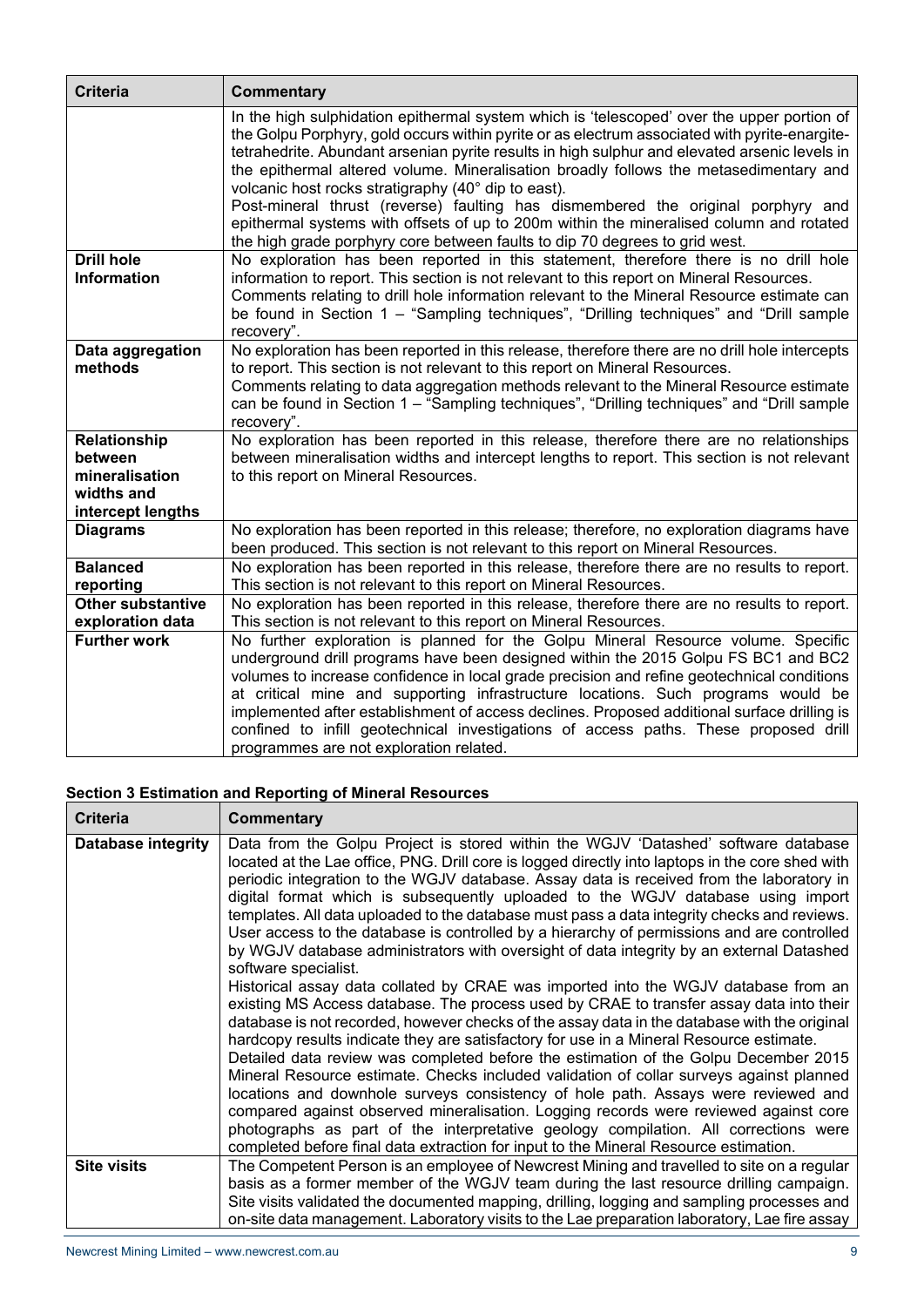| <b>Criteria</b>                                  | <b>Commentary</b>                                                                                                                                                                                                                                                                                                                                                                                                                                                                                                                                                                                                                                                                                                                                                                                                                                                                                                                                                                                                                                                                                                                                                                                                                                                                                                                                                                                                                                                                                                                                                                                                                                                                                                                                                                                                                                                                                                                                                                                                                                                                                                                                                                                                                                                                                                                                                                                                                                                                                                                                                                                                                                                                                                                                                                                                                                                                                                                                                         |
|--------------------------------------------------|---------------------------------------------------------------------------------------------------------------------------------------------------------------------------------------------------------------------------------------------------------------------------------------------------------------------------------------------------------------------------------------------------------------------------------------------------------------------------------------------------------------------------------------------------------------------------------------------------------------------------------------------------------------------------------------------------------------------------------------------------------------------------------------------------------------------------------------------------------------------------------------------------------------------------------------------------------------------------------------------------------------------------------------------------------------------------------------------------------------------------------------------------------------------------------------------------------------------------------------------------------------------------------------------------------------------------------------------------------------------------------------------------------------------------------------------------------------------------------------------------------------------------------------------------------------------------------------------------------------------------------------------------------------------------------------------------------------------------------------------------------------------------------------------------------------------------------------------------------------------------------------------------------------------------------------------------------------------------------------------------------------------------------------------------------------------------------------------------------------------------------------------------------------------------------------------------------------------------------------------------------------------------------------------------------------------------------------------------------------------------------------------------------------------------------------------------------------------------------------------------------------------------------------------------------------------------------------------------------------------------------------------------------------------------------------------------------------------------------------------------------------------------------------------------------------------------------------------------------------------------------------------------------------------------------------------------------------------------|
|                                                  | laboratory and Jakarta assaying facilities were conducted to verify assaying and QAQC<br>procedures.                                                                                                                                                                                                                                                                                                                                                                                                                                                                                                                                                                                                                                                                                                                                                                                                                                                                                                                                                                                                                                                                                                                                                                                                                                                                                                                                                                                                                                                                                                                                                                                                                                                                                                                                                                                                                                                                                                                                                                                                                                                                                                                                                                                                                                                                                                                                                                                                                                                                                                                                                                                                                                                                                                                                                                                                                                                                      |
| Geological<br>interpretation                     | The December 2015 geology model for the Golpu deposit includes lithology, alteration,<br>oxidation, sulphide distribution and structures wireframes. Fault wireframes include major<br>thrust faults which displace mineralisation. The most significant thrust is the Reid Fault<br>which displaces the upper Golpu mineralisation approximately 200m up-dip with a small<br>displacement to the north.<br>All lithological, porphyry-related alteration and fault models were constructed in Leapfrog<br>software using implicit modelling interpolations from primary logging codes and modified for<br>interpretative correlations of logged intervals. The implicit modelling methodology is<br>considered less subjective than traditional sectional interpretations.<br>ASD and 'Corescan' spectral mineralogical data was used in conjunction with the current<br>logged alteration dataset. This enables a higher level of resolution of the layered epithermal<br>system especially for subdivision of clays and other difficult to distinguish indicator minerals<br>of alteration type and intensity.<br>Estimation domains are a combination of mineralised porphyry or host units, alteration type<br>and fault partition.<br>All geological contacts are honoured in the geological interpretations used for grade<br>estimation domains. The confidence in the geological volumes and lithological and faulted<br>contact correlations that were used in the estimation domains is reflected in the resource<br>classification. The geological and structural framework used in the Mineral Resource has<br>also been externally reviewed. It concluded that the current model is supported by contacts<br>seen in core and makes kinematic and geometric sense with no obvious flaws. There is<br>sufficient drill data to constrain the geological model that alternative interpretations will not<br>be materially different from the framework used in the 2015 Mineral Resource. The<br>geological and structural model has defined the major structural and lithological contacts<br>that impact grade continuity.                                                                                                                                                                                                                                                                                                                                                                                                                                                                                                                                                                                                                                                                                                                                                                                                                                  |
| <b>Dimensions</b>                                | The Golpu deposit is approximately 800m by 400m elliptical in plan and extends from 200m<br>below surface to approximately 2,000m depth.                                                                                                                                                                                                                                                                                                                                                                                                                                                                                                                                                                                                                                                                                                                                                                                                                                                                                                                                                                                                                                                                                                                                                                                                                                                                                                                                                                                                                                                                                                                                                                                                                                                                                                                                                                                                                                                                                                                                                                                                                                                                                                                                                                                                                                                                                                                                                                                                                                                                                                                                                                                                                                                                                                                                                                                                                                  |
| <b>Estimation and</b><br>modelling<br>techniques | The Golpu Mineral Resource grades were estimated with Ordinary Kriging using pairwise<br>variograms of 10m composites for seven elements: gold, copper, silver, molybdenum,<br>sulphur, arsenic, and iron with Vulcan software using domain specific variograms and<br>search for informing 10m composites using the variogram anisotropy. The grades were<br>estimated into a block model with 40m x 40m x 40m parent cells with 10m x 10m x 10m<br>resolution on domain margins. This reflects the estimation precision available from the<br>drillhole spacing of less than 100m x 100m in the upper portion of the deposit and up to<br>200m x 200m in the lower portions of the deposit and the planned mining method (block<br>caving). Variograms are typically low nugget (7-17% for gold and 5-30% for copper) with<br>long ranges. Search parameters vary by element and estimation domain but reflect the<br>orientation and ranges of the variograms. The maximum number of samples per block<br>typically restricts the actual distance of informing samples to substantially less than the<br>search limits. While there are spatial associations between elements, all are estimated<br>independently.<br>The grade estimation is based on an underlying 'diffusion' model where grade trends from<br>lower to higher values from the mineralisation margin to the porphyry core in a relatively<br>continuous relationship. Domain drift is apparent for the porphyry system and pairwise<br>variograms were used for modelling grade continuity. Contact analyses indicated the<br>Hornblende (Livana) Porphyry has abrupt grade contacts and is modelled independently.<br>Estimation domains are also bounded at all major thrust faults where drilling has<br>demonstrated clear grade truncations. Most other estimation domains are continuous<br>'diffusive' transitions from mineralised porphyry margins to the mineralisation limit<br>regardless of host lithology. All porphyry-related domains are modelled with an orientation<br>defined by the elongation of the porphyry system. All epithermal, oxidation and cover<br>sequence domains have shallow dips to grid east again reflecting their overall orientation.<br>Top-cuts were applied to gold and copper composite grades but have no impact on global<br>estimated Mineral Resources. No top cuts were applied to arsenic composites. This is a<br>potential contaminant in copper concentrate and sensitivity to high grade arsenic<br>composites is required to evaluate the final As content potentially delivered to concentrate.<br>Silver and molybdenum are modelled as they may reach potentially extractable by-products<br>however silver and molybdenum are not included in the revenue estimation. Sulphur and<br>iron are estimated as they inform sulphide speciation and gold:sulphur and copper:sulphur<br>ratios are included in metallurgical recovery models. |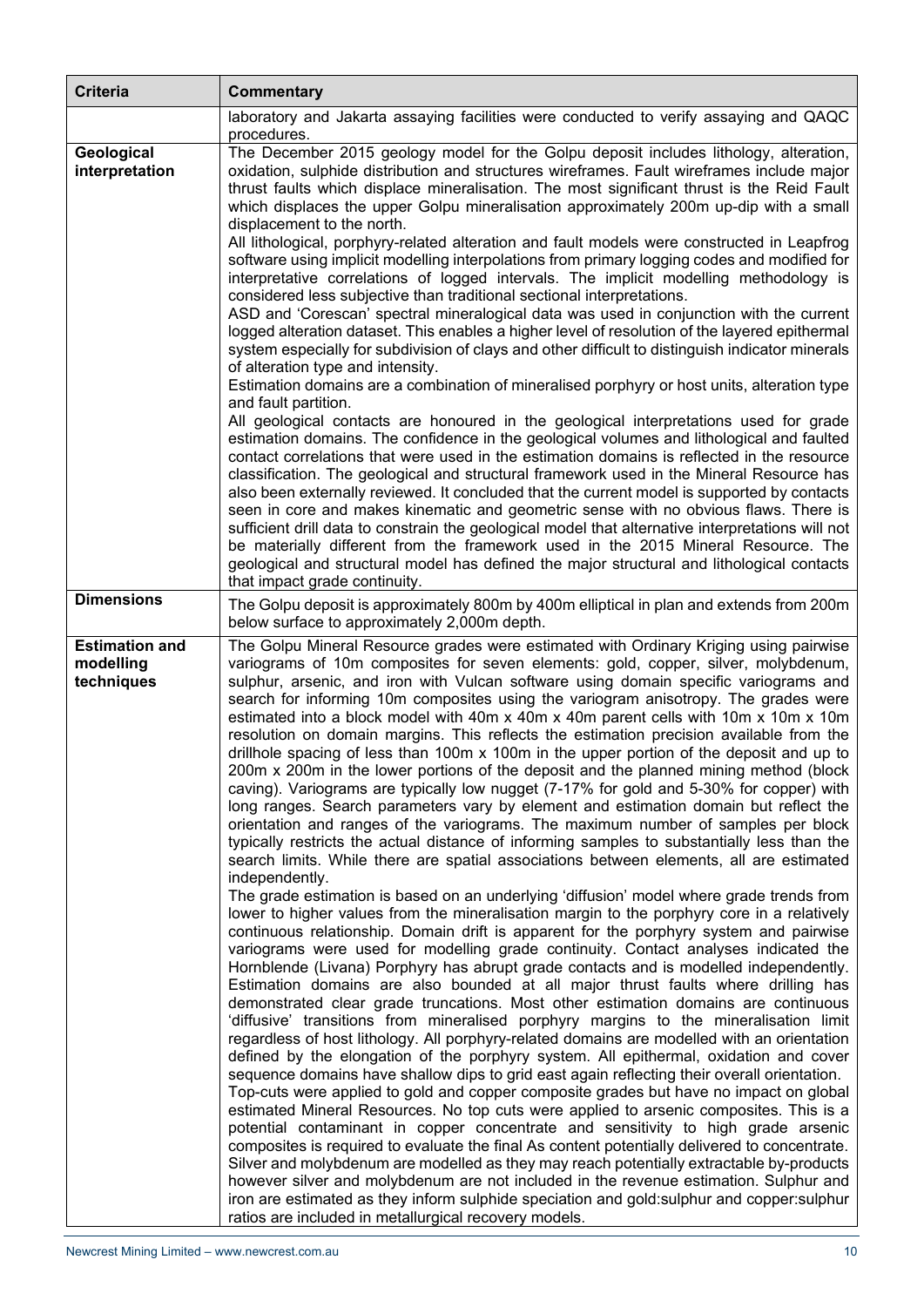| <b>Criteria</b>                    | <b>Commentary</b>                                                                                                                                                                                                                                                                                                                                                                                                                                                                                                                                                                                                         |
|------------------------------------|---------------------------------------------------------------------------------------------------------------------------------------------------------------------------------------------------------------------------------------------------------------------------------------------------------------------------------------------------------------------------------------------------------------------------------------------------------------------------------------------------------------------------------------------------------------------------------------------------------------------------|
|                                    | The model has been validated by comparison with informing composite declustered<br>statistics and alternative modelling methods including conditional simulations. Alternative<br>models constructed included nearest neighbour, inverse distance, raw variogram Ordinary<br>Kriging, Discrete Gaussian Model, and Conditional Simulation models with Sequential<br>Gaussian into nodes and Direct Block Simulation using Turning Bands into 10m blocks. The<br>impact of independently domaining the Livana Porphyry as a 'hard' boundary compared to<br>incorporation into a continuous grade trend was also evaluated. |
|                                    | The risk associated with the inclusion of historical data has been evaluated by re-modelling<br>without the non-QAQC validated data - there is no material change between models.<br>Historical assays have been included in the Mineral Resource estimate to improve local                                                                                                                                                                                                                                                                                                                                               |
|                                    | estimation precision only.<br>There are no selective mining units applied to the Mineral Resource reflecting the planned<br>mining method.                                                                                                                                                                                                                                                                                                                                                                                                                                                                                |
|                                    | The grade, recovery and value models used to quantify the Golpu Mineral Resource are<br>considered appropriate for the style of mineralisation and are suitable for the required<br>estimation precision for the planned mining method - block caving.                                                                                                                                                                                                                                                                                                                                                                    |
| <b>Moisture</b>                    | All tonnages are calculated and reported on a dry tonnes basis.                                                                                                                                                                                                                                                                                                                                                                                                                                                                                                                                                           |
| Cut-off<br>parameters              | The Mineral Resource estimate is reported within a break-even value shell using the 2017<br>(unchanged from 2015) Mineral Resource revenues from gold and copper only and the cost<br>structure from the 2015 Stage 2 PFS (Life-of-Mine-Plan based on 14Mt/year from block<br>cave mining with processing by sulphide flotation producing a copper concentrate for                                                                                                                                                                                                                                                        |
|                                    | pumping to Lae port and shipment to overseas smelters). Costs include block cave mining,<br>treatment / processing and General and Administration (G&A). Net Smelter Return (NSR)<br>includes metallurgical recoveries and off-site realisation (TCRC) including royalties. Gold<br>revenues assumptions are US\$1,300/oz and copper US\$3.40/lb.                                                                                                                                                                                                                                                                         |
|                                    | The value of each in-situ block is estimated and a smoothed shell generated at the break-<br>even margin. The shell includes internal below value cut-off blocks and excludes isolated<br>above cut-off blocks. While not a block-cave design, the shell is representative the bulk<br>mining method planned - block caving. All Mineral Resources are constrained within the                                                                                                                                                                                                                                             |
|                                    | margin breakeven 'value' shell representing the limit to eventual economic extraction.                                                                                                                                                                                                                                                                                                                                                                                                                                                                                                                                    |
| <b>Mining factors or</b>           | The Mineral Resource estimate is reported within a notional constraining shell at the                                                                                                                                                                                                                                                                                                                                                                                                                                                                                                                                     |
| assumptions                        | marginal break-even cut-off, based on mass mining by block caving with no internal<br>selectivity. The 40m x 40m x 40m block-model size and the application of a constraining<br>spatial shell that includes all internal materials and excludes above margin break-even                                                                                                                                                                                                                                                                                                                                                  |
|                                    | blocks outside the notional shell reflects the non-selective planned mining method.                                                                                                                                                                                                                                                                                                                                                                                                                                                                                                                                       |
| <b>Metallurgical</b><br>factors or | The metallurgical recovery included in the margin estimation is based on ore processing by<br>copper flotation with copper and gold recovery to copper sulphide concentrate.                                                                                                                                                                                                                                                                                                                                                                                                                                              |
| assumptions                        | Significant test-work has been completed to establish recovery algorithms for copper and                                                                                                                                                                                                                                                                                                                                                                                                                                                                                                                                  |
|                                    | gold. Metallurgical domains are based on the host lithology and alteration type. Each                                                                                                                                                                                                                                                                                                                                                                                                                                                                                                                                     |
|                                    | metallurgical domain is assigned a recovery algorithm further subdivided on copper:sulphur                                                                                                                                                                                                                                                                                                                                                                                                                                                                                                                                |
|                                    | and gold:sulphur ratios. Estimated metallurgical recovery is included in the quantification of<br>the Mineral Resource reporting margin value cut-off. For the Mineral Resource cut-off,                                                                                                                                                                                                                                                                                                                                                                                                                                  |
|                                    | recovery models are applied for porphyry, high chalcopyrite porphyry, sediments and<br>epithermal alteration domains.                                                                                                                                                                                                                                                                                                                                                                                                                                                                                                     |
|                                    | Silver and molybdenum are included in the Mineral Resource reporting volume but revenues                                                                                                                                                                                                                                                                                                                                                                                                                                                                                                                                  |
|                                    | are not included in the margin value estimation in line with the 2015 Stage 2 PFS. There is<br>no dedicated recovery and revenue path in the 2015 Life-of-Mine PFS for these elements                                                                                                                                                                                                                                                                                                                                                                                                                                     |
|                                    | but both have reasonable prospects of eventual economic extraction with only minor                                                                                                                                                                                                                                                                                                                                                                                                                                                                                                                                        |
|                                    | changes to the metallurgical flow-sheet. Current modelling indicates silver in copper                                                                                                                                                                                                                                                                                                                                                                                                                                                                                                                                     |
|                                    | concentrate will not consistently be above payable grades but this can be potentially<br>achieved during concentrate marketing negotiations. Molybdenum will similarly not always                                                                                                                                                                                                                                                                                                                                                                                                                                         |
|                                    | be above cut-off grades however potentially economic grades are present within the block-                                                                                                                                                                                                                                                                                                                                                                                                                                                                                                                                 |
|                                    | cave volume.                                                                                                                                                                                                                                                                                                                                                                                                                                                                                                                                                                                                              |
| Environmental<br>factors or        | Based on environmental characterisation completed to date, there are no recognised<br>physico-chemical or biological environmental factors that will limit potential mining or milling                                                                                                                                                                                                                                                                                                                                                                                                                                    |
| assumptions                        | operations. Geochemical assessment of rock and tailings has been completed to quantify                                                                                                                                                                                                                                                                                                                                                                                                                                                                                                                                    |
|                                    | acid forming characteristics and composition of the material. Waste rock locations,                                                                                                                                                                                                                                                                                                                                                                                                                                                                                                                                       |
|                                    | construction and dump design alternatives have been evaluated and designed given this<br>information, with adequate controls allowed for acid rock drainage management.                                                                                                                                                                                                                                                                                                                                                                                                                                                   |
|                                    | Hydrological models have been undertaken and test water bores have been constructed to                                                                                                                                                                                                                                                                                                                                                                                                                                                                                                                                    |
|                                    | evaluate mine vicinity water flows. Mine water will require treatment for both entrained silt                                                                                                                                                                                                                                                                                                                                                                                                                                                                                                                             |
|                                    | contents and acid rock drainage and pH management before eventual discharge to the                                                                                                                                                                                                                                                                                                                                                                                                                                                                                                                                        |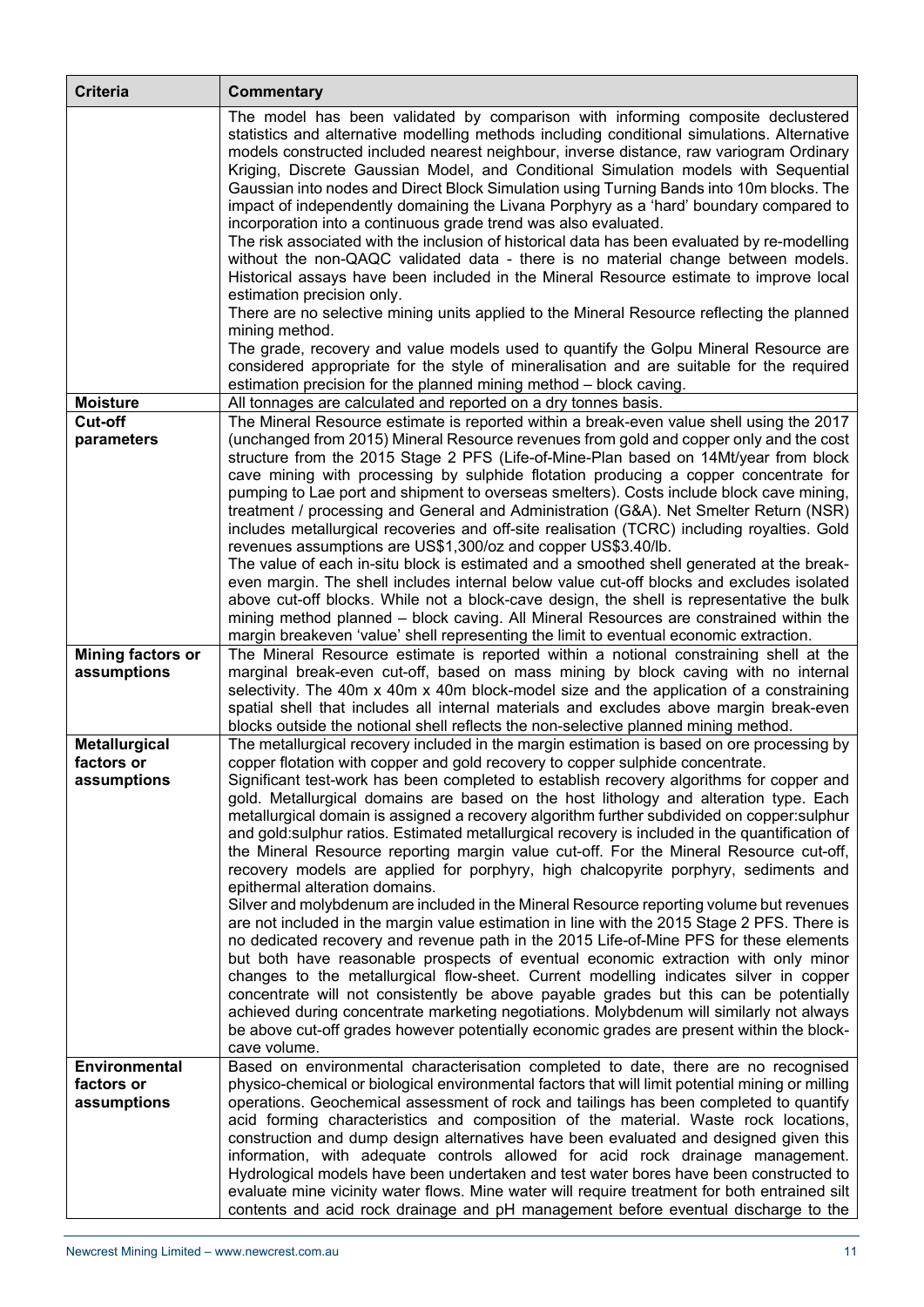| <b>Criteria</b>                                          | <b>Commentary</b>                                                                                                                                                                                                                                                                                                                                                                                                                                                                                                                                                                                                                                                                                                                                                                                                                   |
|----------------------------------------------------------|-------------------------------------------------------------------------------------------------------------------------------------------------------------------------------------------------------------------------------------------------------------------------------------------------------------------------------------------------------------------------------------------------------------------------------------------------------------------------------------------------------------------------------------------------------------------------------------------------------------------------------------------------------------------------------------------------------------------------------------------------------------------------------------------------------------------------------------|
|                                                          | receiving environment. Treatment of water will ensure a quality that meets PNG Receiving<br>Water Criteria to mitigate potential impacts to downstream communities and the<br>environment. Options for terrestrial tailings dams have been evaluated and viable options<br>designed. All development and production activities will be permitted by the PNG<br>Department of Environment and Conservation under the Environment Act (2000).                                                                                                                                                                                                                                                                                                                                                                                         |
| <b>Bulk density</b>                                      | Bulk density has been determined on 10cm core samples typically at 10m intervals down<br>all holes. Methods used to derive bulk density values include air/water (approximately 95%)<br>and wax/water (approximately 5%) where samples are friable. The average bulk density,<br>after statistical review and removal of outliers, is assigned to domains derived from a<br>combination of oxidation, alteration and lithology. The assignment of a constant bulk density<br>per domain assumes limited internal variation within the domain. No elements reflecting<br>sulphide mineralogy are considered significantly abundant to correlate bulk density and<br>grade within the reported Mineral Resource volume.                                                                                                               |
| <b>Classification</b>                                    | The Mineral Resource is classified based on: geological confidence as a function of<br>continuity and complexity of geological features; data spacing and distribution; and<br>estimation quality parameters including distance to informing samples for block grade<br>estimation.                                                                                                                                                                                                                                                                                                                                                                                                                                                                                                                                                 |
|                                                          | Indicated Mineral Resource, where the geological framework can be modelled with<br>confidence and mineralisation continuity can be assumed, is classified from below the<br>intense epithermal alteration zone to the 4,100m Wafi Grid Level (WGL) - approx. 1,400m<br>below surface or to a major interpreted fault at similar depth. Below this fault and above<br>3780m WGL, drillhole spacing is increased and geological and grade continuity is less<br>reliable - this volume is classified as Inferred Mineral Resource. All Mineral Resources are<br>constrained within the margin breakeven 'value' shell representing the limit to eventual<br>economic extraction. It is the Competent Person's view that the classifications used for the<br>Mineral Resources are appropriate for the deposit.                        |
| Audits or reviews.                                       | The geological and structural framework used in the Mineral Resource has also been<br>externally reviewed. It concluded that the current model is supported by contacts seen in<br>core and makes kinematic and geometric sense with no obvious flaws. The Mineral<br>Resource estimate was the subject of independent external review by AMC. No material<br>issues were identified in these reviews and AMC concluded that the estimates had been<br>prepared using accepted industry practice and classified and reported in accordance with<br>the JORC 2012 Code.                                                                                                                                                                                                                                                              |
| <b>Discussion of</b><br>relative accuracy/<br>confidence | For an Indicated Resource estimate it is considered reasonable for the local relative<br>uncertainty to be +/- 15% in tonnage, grade and metal (exclusive of each other, i.e., each<br>variable has to satisfy the criteria) for an annual production volume at a 90% confidence<br>level. Direct block co-simulations (gold and copper) of the annual production volumes<br>represented by the average height of draw for BC1 and BC2 in the 2015 Golpu FS were<br>evaluated to demonstrate confidence intervals. This evaluation indicates this criterion can<br>be satisfied. Relative uncertainties and confidence level estimates are considered for both<br>copper and gold as they are both significant economic contributors. There is no production<br>from the Golpu deposit to compare relative accuracy and confidence. |

# **Section 4 Estimation and Reporting of Ore Reserves**

| <b>Criteria</b>                                                                        | <b>Commentary</b>                                                                                                                                                                                                                                                                                                                                                                                                                                                               |
|----------------------------------------------------------------------------------------|---------------------------------------------------------------------------------------------------------------------------------------------------------------------------------------------------------------------------------------------------------------------------------------------------------------------------------------------------------------------------------------------------------------------------------------------------------------------------------|
| <b>Mineral Resource</b><br><b>Estimate for</b><br>conversion to Ore<br><b>Reserves</b> | The Golpu deposit lies in a block of deformed Upper Mesozoic to Middle Miocene<br>metasedimentary to sedimentary rocks cut by Miocene-Pliocene calc-alkaline dioritic<br>intrusives. Copper and gold mineralisation results from a multiple intrusive porphyry system<br>with the upper portion overprinted by high sulphidation epithermal alteration. Post mineral<br>faulting has displaced and rotated the original intrusive configuration.                                |
|                                                                                        | The Golpu Mineral Resource grades were estimated with Ordinary Kriging using pairwise<br>variograms of 10m composites for seven elements: gold, copper, silver, molybdenum,<br>sulphur, arsenic, and iron. The grades were estimated into a block model with 40m x 40m x<br>40m parent cells with 10m x 10m x 10m resolution on domain margins. This reflects the<br>estimation precision available from the drillhole spacing and the planned mining method<br>(block caving). |
|                                                                                        | The Mineral Resource is classified based on: geological confidence as a function of<br>continuity and complexity of geological features; data spacing and distribution; and<br>estimation quality parameters including distance to informing samples for block grade                                                                                                                                                                                                            |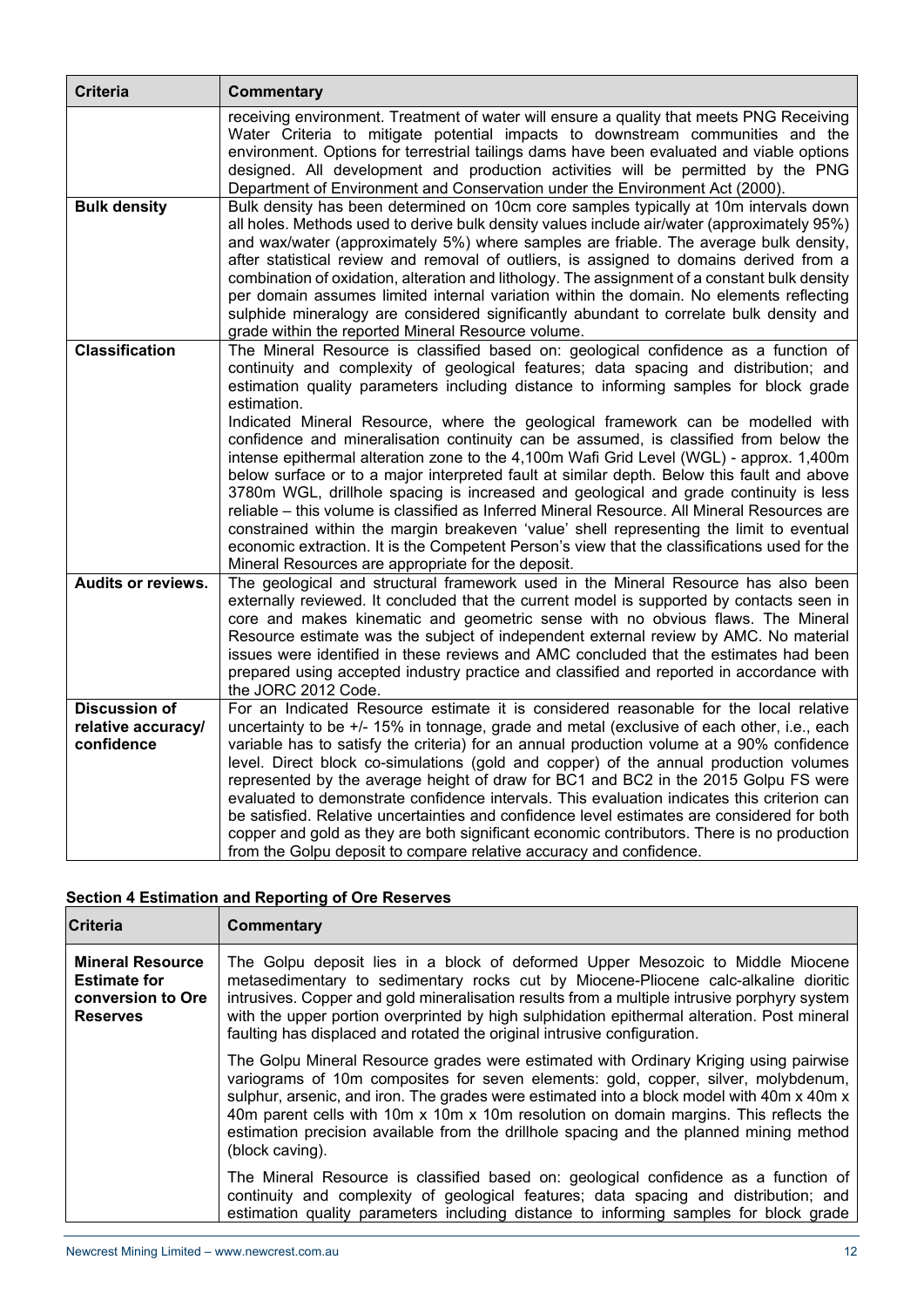| <b>Criteria</b>                     | <b>Commentary</b>                                                                                                                                                                                                                                                                                                                                                                                                                                                                                                                                                                                                 |                                                                     |                      |
|-------------------------------------|-------------------------------------------------------------------------------------------------------------------------------------------------------------------------------------------------------------------------------------------------------------------------------------------------------------------------------------------------------------------------------------------------------------------------------------------------------------------------------------------------------------------------------------------------------------------------------------------------------------------|---------------------------------------------------------------------|----------------------|
|                                     | estimation. Indicated and Inferred Mineral Resources were constrained within a margin<br>breakeven 'value' shell representing the limit to eventual economic extraction.                                                                                                                                                                                                                                                                                                                                                                                                                                          |                                                                     |                      |
|                                     | The reported Golpu Mineral Resources are inclusive of Ore Reserves.                                                                                                                                                                                                                                                                                                                                                                                                                                                                                                                                               |                                                                     |                      |
| <b>Site Visits</b>                  | The Competent Person for the Ore Reserve estimate travelled to site on the following<br>occasions:                                                                                                                                                                                                                                                                                                                                                                                                                                                                                                                |                                                                     |                      |
|                                     | April 2015 - Site familiarisation to confirm suitability for infrastructure and inspect<br>$\bullet$<br>core.                                                                                                                                                                                                                                                                                                                                                                                                                                                                                                     |                                                                     |                      |
|                                     | June 2016 - Inspect progress on geotechnical drilling programme.                                                                                                                                                                                                                                                                                                                                                                                                                                                                                                                                                  |                                                                     |                      |
|                                     |                                                                                                                                                                                                                                                                                                                                                                                                                                                                                                                                                                                                                   | June 2017 - Select a site for the proposed Nambonga decline portal. |                      |
| <b>Study Status</b>                 | A Feasibility Study Update was completed in March 2018 for the development of an<br>underground mine comprising of three block caves (BC44, BC42 & BC40). The Feasibility<br>Study Update provides supporting basis for this Ore Reserve estimate. BC44 and BC42 are<br>at a Feasibility confidence level, while BC40 is at a Pre-Feasibility confidence level.                                                                                                                                                                                                                                                   |                                                                     |                      |
|                                     | These studies show that the mine plan is technically achievable and economically viable<br>taking into consideration all material Modifying Factors.                                                                                                                                                                                                                                                                                                                                                                                                                                                              |                                                                     |                      |
| <b>Cut-off</b><br><b>Parameters</b> | The Golpu Ore Reserve employs a value based cut-off determined from the Net Smelter<br>Return (NSR) and site operating costs based on the outcomes of the Feasibility Study<br>Update. The cut-off values applied for the estimation of Ore Reserves are:                                                                                                                                                                                                                                                                                                                                                         |                                                                     |                      |
|                                     | <b>Activity</b>                                                                                                                                                                                                                                                                                                                                                                                                                                                                                                                                                                                                   | <b>Units</b>                                                        | <b>USD</b><br>(real) |
|                                     | Development prior to first BC44<br>crusher commissioning                                                                                                                                                                                                                                                                                                                                                                                                                                                                                                                                                          | USD/t ore milled                                                    | 10                   |
|                                     | <b>BC44</b>                                                                                                                                                                                                                                                                                                                                                                                                                                                                                                                                                                                                       | USD/t ore milled                                                    | 60                   |
|                                     | <b>BC42</b>                                                                                                                                                                                                                                                                                                                                                                                                                                                                                                                                                                                                       | USD/t ore milled                                                    | 40                   |
|                                     | <b>BC40</b>                                                                                                                                                                                                                                                                                                                                                                                                                                                                                                                                                                                                       | USD/t ore milled                                                    | 19.15                |
|                                     | The NSR calculation takes into account reserve revenue factors, metallurgical recovery<br>assumptions, transport costs, refining charges and royalty charges.                                                                                                                                                                                                                                                                                                                                                                                                                                                     |                                                                     |                      |
|                                     | The site operating costs include mining cost, processing cost, relevant site general and<br>administration costs and relevant sustaining capital costs.                                                                                                                                                                                                                                                                                                                                                                                                                                                           |                                                                     |                      |
| Mining factors or<br>assumptions    | Estimation of the Golpu Ore Reserve involved standard steps of mine optimisation, mine<br>design, production scheduling and financial modelling. Factors and assumptions have been<br>based on numerical modelling as well as experience and performance in similar caving<br>operations. The basis of the analysis is considered at Feasibility (BC44 and BC42) and Pre-<br>Feasibility (BC40) study levels.                                                                                                                                                                                                     |                                                                     |                      |
|                                     | Preceding Pre-Feasibility and Feasibility studies completed in 2012, 2014 and 2015 deemed<br>block caving to be the appropriate underground mining method to maximise the economic<br>output of the Mineral Resource. The Feasibility Study Update (on which this Ore Reserve<br>statement is based) defined a three lift block cave mine plan. Extraction levels for the three<br>block caves are; 4400mRL (BC44), 4200mRL (BC42), and the 4000mRL (BC40).<br>Geotechnical assessment during the studies has resulted in the following key block cave<br>mine design parameters in the Feasibility Study Update: |                                                                     |                      |
|                                     |                                                                                                                                                                                                                                                                                                                                                                                                                                                                                                                                                                                                                   |                                                                     |                      |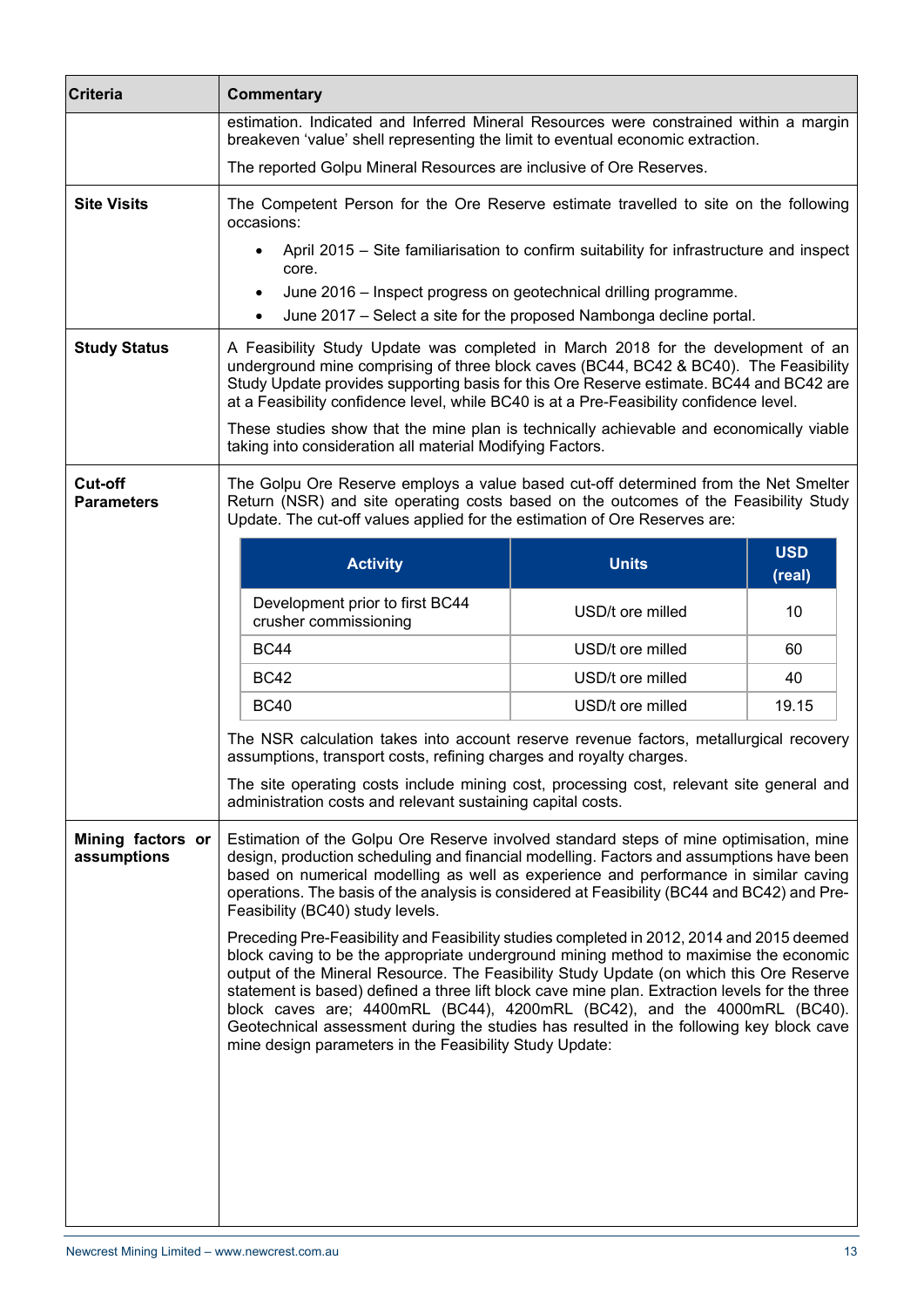| <b>Criteria</b> | <b>Commentary</b>                                                                                                                                                                                                                                                                                                                                                                                                                                                                                                                                                       |           |                          |  |
|-----------------|-------------------------------------------------------------------------------------------------------------------------------------------------------------------------------------------------------------------------------------------------------------------------------------------------------------------------------------------------------------------------------------------------------------------------------------------------------------------------------------------------------------------------------------------------------------------------|-----------|--------------------------|--|
|                 |                                                                                                                                                                                                                                                                                                                                                                                                                                                                                                                                                                         |           |                          |  |
|                 | <b>Mine Design Parameter</b>                                                                                                                                                                                                                                                                                                                                                                                                                                                                                                                                            |           | <b>Value</b>             |  |
|                 | <b>Undercutting Strategy</b>                                                                                                                                                                                                                                                                                                                                                                                                                                                                                                                                            |           | <b>Advanced Undercut</b> |  |
|                 | <b>Undercut Design</b>                                                                                                                                                                                                                                                                                                                                                                                                                                                                                                                                                  |           | W Cut with Apex level    |  |
|                 | <b>Extraction Level Layout</b>                                                                                                                                                                                                                                                                                                                                                                                                                                                                                                                                          |           | El Teniente              |  |
|                 | <b>Extraction Spacing</b>                                                                                                                                                                                                                                                                                                                                                                                                                                                                                                                                               |           | 30m x 18m                |  |
|                 | Draw Column Height                                                                                                                                                                                                                                                                                                                                                                                                                                                                                                                                                      | Average   | Maximum                  |  |
|                 |                                                                                                                                                                                                                                                                                                                                                                                                                                                                                                                                                                         | BC44 320m | BC44 530m                |  |
|                 |                                                                                                                                                                                                                                                                                                                                                                                                                                                                                                                                                                         | BC42 490m | BC42 805m                |  |
|                 |                                                                                                                                                                                                                                                                                                                                                                                                                                                                                                                                                                         | BC40 590m | BC40 1,120m              |  |
|                 | Additional drilling will be required to collect further data for further geological, geotechnical<br>and metallurgical studies to inform final design.                                                                                                                                                                                                                                                                                                                                                                                                                  |           |                          |  |
|                 | Grade control during the production phase will be in the form of block cave drawpoint<br>sampling.                                                                                                                                                                                                                                                                                                                                                                                                                                                                      |           |                          |  |
|                 | The in situ grade model estimated in July 2014 was the basis for the Ore Reserve estimate.                                                                                                                                                                                                                                                                                                                                                                                                                                                                              |           |                          |  |
|                 | The Feasibility Study Update proposes the following mining approach:                                                                                                                                                                                                                                                                                                                                                                                                                                                                                                    |           |                          |  |
|                 | Secondary/Initial underground access via the Nambonga Decline to provide earlier<br>$\bullet$<br>and quicker access to underground drill platforms, second means of egress and<br>ventilation.                                                                                                                                                                                                                                                                                                                                                                          |           |                          |  |
|                 | Primary underground access via the Watut Portal and the twin Watut Declines to<br>the underground block cave mine. The Watut Declines also form part of the primary<br>ventilation circuit and materials handling system conveying ore to the Watut<br>Process Plant.                                                                                                                                                                                                                                                                                                   |           |                          |  |
|                 | A 'Cave Engineering Level' established above the Reid Fault at 4870mRL for data<br>gathering, further refinement of the rock mass, monitoring of the cave and<br>potentially dewatering.                                                                                                                                                                                                                                                                                                                                                                                |           |                          |  |
|                 | Ore extracted via three block caves producing at 17Mtpa (design capacity) using an<br>$\bullet$<br>inclined conveying system to discharge on a stockpile on the surface.                                                                                                                                                                                                                                                                                                                                                                                                |           |                          |  |
|                 | The following Modifying Factors have been applied:                                                                                                                                                                                                                                                                                                                                                                                                                                                                                                                      |           |                          |  |
|                 | All development has mining factors for dilution and recovery applied to accurately<br>$\bullet$<br>represent the expected mined tonnes.                                                                                                                                                                                                                                                                                                                                                                                                                                 |           |                          |  |
|                 | Decline, access and infrastructure shapes for BC42 and BC40 outside of the<br>$\bullet$<br>Mineral Resource have tonnes contributing but not metal; these tonnes are<br>allocated to unclassified material.                                                                                                                                                                                                                                                                                                                                                             |           |                          |  |
|                 | PCBC™ software is used for cave production scheduling and estimation of grade<br>for material drawn from the block caves.                                                                                                                                                                                                                                                                                                                                                                                                                                               |           |                          |  |
|                 | The total Life of Mine dilution is approximately 17%.                                                                                                                                                                                                                                                                                                                                                                                                                                                                                                                   |           |                          |  |
|                 | The geological model is classified as Indicated and Inferred Mineral Resources. There is no<br>Measured Mineral Resource. Mine plans are based on the extraction of caving blocks solely<br>delineated on the basis of Indicated Mineral Resources.                                                                                                                                                                                                                                                                                                                     |           |                          |  |
|                 | Ore Reserves estimates and statements are required to include estimates of dilution. The<br>dilution included in the total Ore Reserve (400Mt on 100% basis) is approximately 79Mt due<br>to the block cave mining method. The dilution included in the Ore Reserve contains 7% of<br>the gold metal and 5% of the copper metal of the Ore Reserve and does not have a material<br>impact upon the estimate. Even without consideration of the metal contained in the dilution<br>incorporated in the Ore Reserve, the economic analysis indicates an economic Probable |           |                          |  |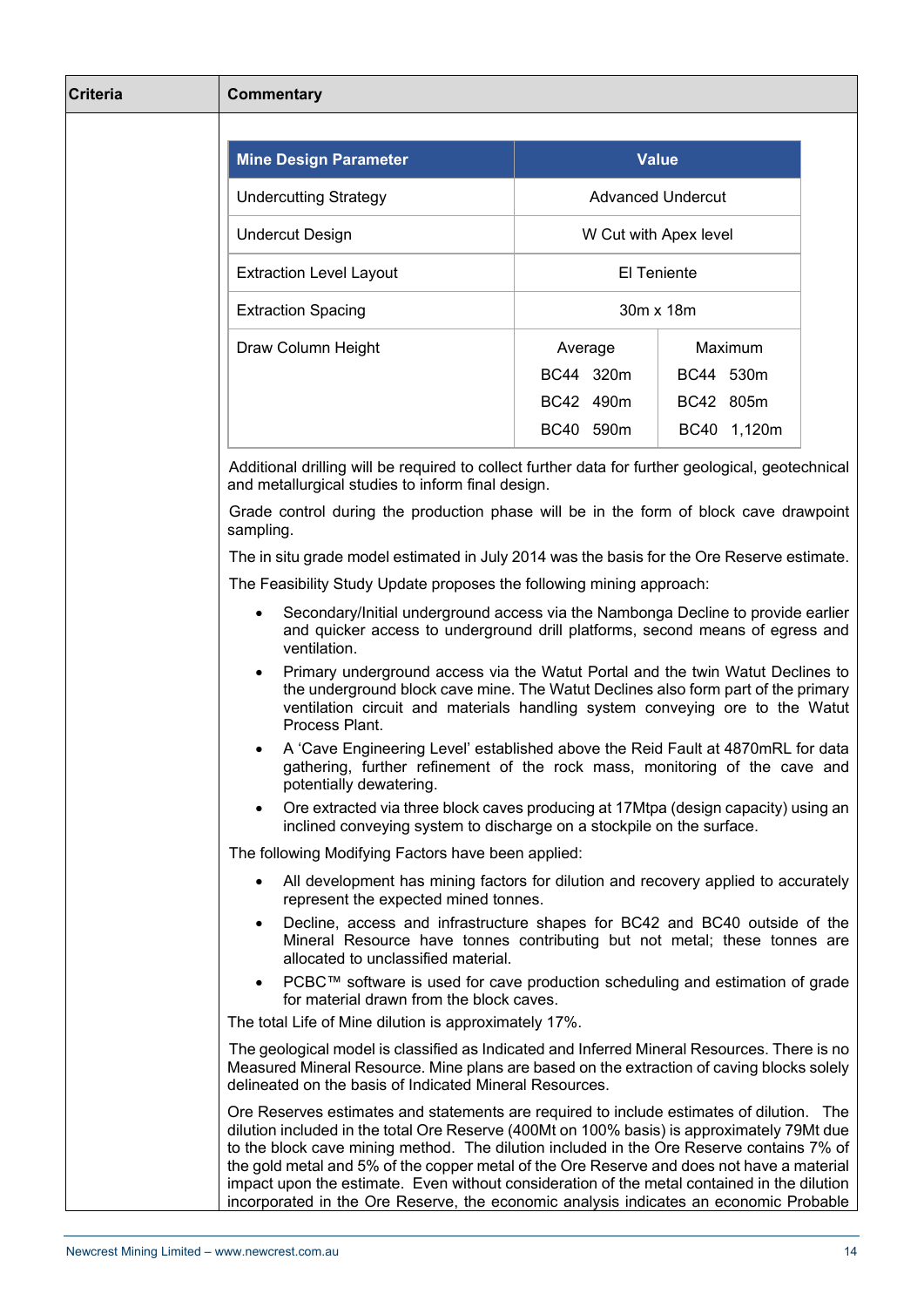| <b>Criteria</b>                                   | <b>Commentary</b>                                                                                                                                                                                                                                                                                                                                                                                                                                                                                                          |  |
|---------------------------------------------------|----------------------------------------------------------------------------------------------------------------------------------------------------------------------------------------------------------------------------------------------------------------------------------------------------------------------------------------------------------------------------------------------------------------------------------------------------------------------------------------------------------------------------|--|
|                                                   | Ore Reserve. The Wafi-Golpu Project is a greenfield block caving project and will require<br>the following mining infrastructure to support the block caves:                                                                                                                                                                                                                                                                                                                                                               |  |
|                                                   | ventilation fans and refrigeration equipment;<br>$\bullet$                                                                                                                                                                                                                                                                                                                                                                                                                                                                 |  |
|                                                   | dewatering equipment;<br>٠                                                                                                                                                                                                                                                                                                                                                                                                                                                                                                 |  |
|                                                   | crushing and conveying equipment; and<br>$\bullet$                                                                                                                                                                                                                                                                                                                                                                                                                                                                         |  |
|                                                   | underground workshop, service and personnel facilities.<br>٠                                                                                                                                                                                                                                                                                                                                                                                                                                                               |  |
| <b>Metallurgical</b><br>factors or<br>assumptions | The ore will be processed on site at the proposed treatment plant with a design capacity of<br>17 Mtpa using conventional single stage SAG and ball mill grinding, recycle crushing and<br>flotation methods that are incrementally sized to match the mining rate to produce a copper<br>and gold concentrate. The technology associated with the ore processing is industry<br>standard for this style of deposit.                                                                                                       |  |
|                                                   | The key metallurgical testwork for the Golpu deposit can be grouped into five main<br>programmes as follows:                                                                                                                                                                                                                                                                                                                                                                                                               |  |
|                                                   | Testwork completed prior to 2011 on samples from above 5120mRL.<br>$\bullet$                                                                                                                                                                                                                                                                                                                                                                                                                                               |  |
|                                                   | 2012 PFS Variability testwork and Metallurgical Domain Model completed on<br>samples over the vertical extent of the known Golpu deposit from 5120mRL to<br>3850mRL across 14 exploration drill holes.                                                                                                                                                                                                                                                                                                                     |  |
|                                                   | 2013/14 Variability and flowsheet development testwork from 102 composites in the<br>$\bullet$<br>2012 PFS programme. Variability samples were prepared from material selected<br>from exploration drill holes to provide spatial and grade variability within the<br>respective domains. The testwork samples were obtained from 14 exploration drill<br>holes across seven metallurgical domains.                                                                                                                        |  |
|                                                   | 2015 Feasibility Study testwork programme executed testwork through the chosen<br>٠<br>process flowsheet using bulk samples from a mine plan targeting the development<br>of two block caves. Based on the mine development, the ore types identified in the<br>early years of production included domains 29 (Sericite metasediment), domain 30<br>(Sericite porphyry) and domain 33 (Actinolite porphyry) and account for 92% of<br>material mined within the planned block caves.                                       |  |
|                                                   | 2018 Feasibility Study Update testwork programme including comminution testwork<br>$\bullet$<br>to determine milling characteristics for ore from 4000mRL. This ore is characterised<br>by higher work indices than the ore higher in the orebody, thus additional work will<br>be executed in the near future to confirm characteristics and if necessary alter the<br>mill specifications during detailed design.                                                                                                        |  |
|                                                   | A total of 13 geometallurgical domains were assigned to represent an improved geological<br>interpretation of the Golpu deposit and increase the understanding of the copper and gold<br>recoveries in the deposit. Gold and copper recoveries are calculated for each domain. The<br>geometallurgical domains are based upon 103 composite samples assembled from 17<br>exploration drillholes through the entire deposit. Life of Mine metallurgical recoveries are:                                                     |  |
|                                                   | <b>Gold 68%</b><br>Copper 95%<br>$\bullet$<br>Final concentrate derived from the testwork was utilised to conduct a product quality<br>assessment, which incorporated chemical analysis for major elements and potential<br>deleterious elements. The analysis indicated that the levels of deleterious elements in<br>concentrate did not exceed any of the typical concentration restrictions for sale.                                                                                                                  |  |
| <b>Environmental</b>                              | Feasibility study level analysis is in progress assessing the potential environmental impacts<br>of the mining and processing operations required for the mining of the Golpu deposit and<br>an Environmental Impact Statement is proposed to be submitted by the WGJV to the PNG<br>government by the end of June 2018.                                                                                                                                                                                                   |  |
|                                                   | NAF (Non-Acid Forming) waste rock would be produced from the first 300m of the<br>Nambonga Decline and the first 2,000m of the twin Watut Declines. This material would be<br>used to construct the retaining wall, base and access road for the PAF (Potentially Acid<br>Forming) cells. PAF would be expected to be encountered from below these points for the<br>remaining scope of the mine. This material will either be stored in cells encapsulated in<br>impervious material or treated via the processing plant. |  |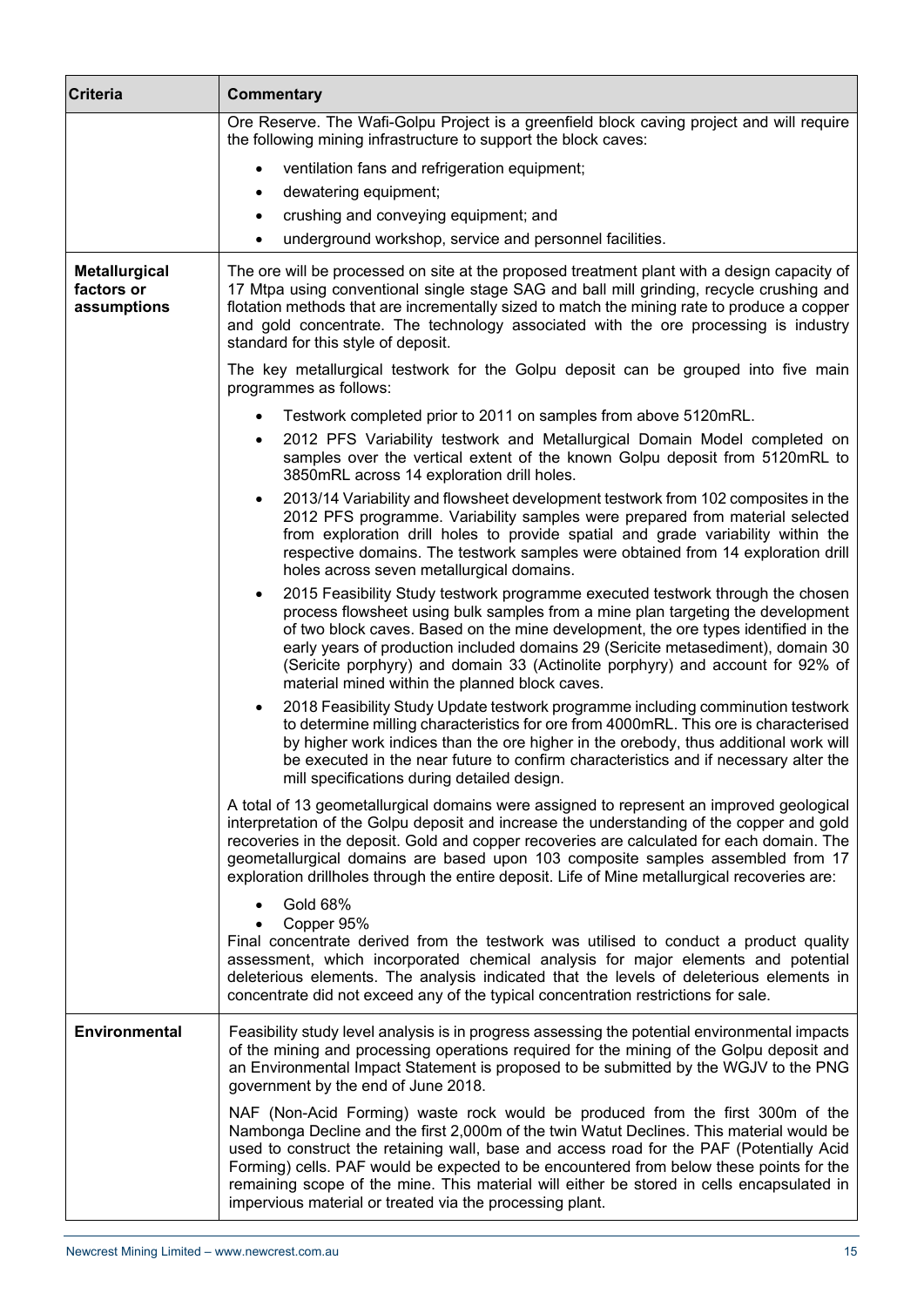| <b>Criteria</b>        | <b>Commentary</b>                                                                                                                                                                                                                                                                                                                                                                                                                                   |  |
|------------------------|-----------------------------------------------------------------------------------------------------------------------------------------------------------------------------------------------------------------------------------------------------------------------------------------------------------------------------------------------------------------------------------------------------------------------------------------------------|--|
|                        | Deep Sea Tailings Placement (DSTP) has been identified in the Feasibility Study Update<br>as the preferred method for tailings management.                                                                                                                                                                                                                                                                                                          |  |
| Infrastructure         | The Wafi-Golpu Project is a greenfield project and currently does not have infrastructure to<br>support mining operations. Major Infrastructure is required and included in the Feasibility<br>Study Update, including:                                                                                                                                                                                                                             |  |
|                        | access road;                                                                                                                                                                                                                                                                                                                                                                                                                                        |  |
|                        | ventilation and refrigeration plant;<br>٠                                                                                                                                                                                                                                                                                                                                                                                                           |  |
|                        | processing plant (copper concentrator);<br>$\bullet$                                                                                                                                                                                                                                                                                                                                                                                                |  |
|                        | Deep Sea Tailings Placement system including tailings pipeline from site to the<br>$\bullet$<br>discharge point near Lae;                                                                                                                                                                                                                                                                                                                           |  |
|                        | concentrate export pipeline plus associated dewatering and loading facilities at the<br>$\bullet$<br>existing Lae Port;                                                                                                                                                                                                                                                                                                                             |  |
|                        | accommodation camp; and                                                                                                                                                                                                                                                                                                                                                                                                                             |  |
|                        | on site power station.<br>$\bullet$                                                                                                                                                                                                                                                                                                                                                                                                                 |  |
|                        | The land in which the Project is located is mostly under customary land title, some of which<br>has been in dispute between customary land title holders since mineral exploration began<br>in the early 1980s. The compensation of landholders is a requirement to the start of work<br>however, Section 160 of the Mining Act 1992 means that a dispute between customary land<br>title holders of this nature will not impede Project execution. |  |
| <b>Costs</b>           | Capital and Operating costs have been determined as part of the Feasibility Study Update.                                                                                                                                                                                                                                                                                                                                                           |  |
|                        | Capital cost estimates are based on multiple market prices across all technical disciplines.<br>Provision has been made for capital expenditure requirements for new equipment,<br>infrastructure and replacement of infrastructure and equipment during the life of the mine.<br>Contingency has also been factored into the capital cost estimate consistent with the level<br>of accuracy of the study.                                          |  |
|                        | Operating cost estimate first principles cost modelling expenses have been quantified as far<br>as possible and where practicable supported by quotations.                                                                                                                                                                                                                                                                                          |  |
|                        | Long term metal prices and exchange rate assumptions adopted in the Ore Reserve<br>estimate are the WGJV approved long term assumptions for the Project.                                                                                                                                                                                                                                                                                            |  |
|                        | No cost impact is expected from deleterious elements. It has therefore not been necessary<br>to include realisation penalties (additional costs) relating to minor elements when preparing<br>the Ore Reserve estimate.                                                                                                                                                                                                                             |  |
|                        | Transport and refining charges have been based on forecast supply and demand<br>assumptions.                                                                                                                                                                                                                                                                                                                                                        |  |
|                        | The following allowances have been made for royalties payable in the preparation of the<br>Ore Reserve estimate:                                                                                                                                                                                                                                                                                                                                    |  |
|                        | Royalty of 2.00% of net smelter revenue (i.e. gross revenue from all mining sales<br>adjusted for realisation and freight charges).<br>Mining Levy of 0.25% of gross revenue from all mining sales.<br>٠                                                                                                                                                                                                                                            |  |
| <b>Revenue factors</b> | Long term metal prices and exchange rate assumptions adopted in the Ore Reserve<br>estimate are the WGJV approved long term assumptions for the Project and are:                                                                                                                                                                                                                                                                                    |  |
|                        |                                                                                                                                                                                                                                                                                                                                                                                                                                                     |  |
|                        | USD1,200/oz for gold<br>$\bullet$<br>USD3.00/lb for copper                                                                                                                                                                                                                                                                                                                                                                                          |  |
|                        | USD/AUD 0.75                                                                                                                                                                                                                                                                                                                                                                                                                                        |  |
|                        | PGK/USD 3.10<br>$\bullet$                                                                                                                                                                                                                                                                                                                                                                                                                           |  |
|                        | The NSR calculation takes into account reserve revenue factors, metallurgical recovery                                                                                                                                                                                                                                                                                                                                                              |  |
|                        | assumptions, transport costs and refining charges and royalty charges.                                                                                                                                                                                                                                                                                                                                                                              |  |
|                        | Metallurgical testwork analysis has indicated that the levels of deleterious elements in<br>concentrate did not exceed any of the typical concentration restrictions for sale.                                                                                                                                                                                                                                                                      |  |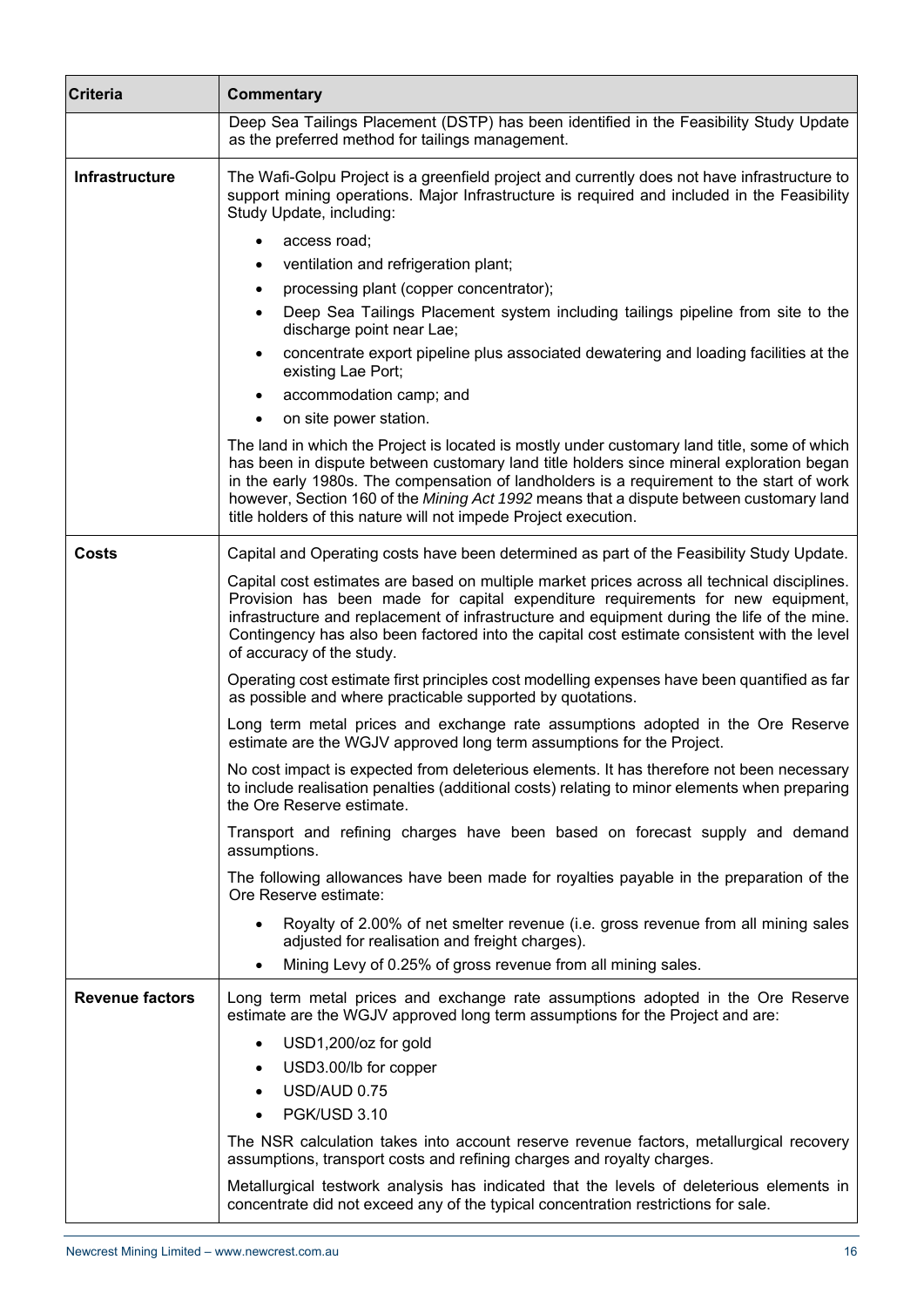| <b>Criteria</b>             | <b>Commentary</b>                                                                                                                                                                                                                                                                                                                                                                                                   |
|-----------------------------|---------------------------------------------------------------------------------------------------------------------------------------------------------------------------------------------------------------------------------------------------------------------------------------------------------------------------------------------------------------------------------------------------------------------|
| <b>Market</b><br>assessment | Third party forecasts were used in the Feasibility Study Update (noting that this information<br>is commercial in confidence).<br>The Wafi-Golpu Project's natural market for concentrate is Asia due to the proximity of the<br>mine to Asian region smelters.                                                                                                                                                     |
|                             | The Wafi-Golpu Project is expected to achieve first ore milled approximately 4.75 years post<br>SML grant. At such time, the Wafi-Golpu Project may face competition from both new and<br>established mines.                                                                                                                                                                                                        |
|                             | Concentrate volume forecasts were derived from the Feasibility Study Update production<br>schedule.                                                                                                                                                                                                                                                                                                                 |
| <b>Economic</b>             | The Ore Reserve has been evaluated through a financial model. All operating and capital<br>costs as well as revenue factors stated in this document were included in the financial<br>model. A discount factor of 8.5% real was applied. This process demonstrated the Golpu<br>Ore Reserve to have a positive NPV.                                                                                                 |
|                             | Sensitivities were conducted on the key input parameters including commodity prices,<br>capital and operating costs, ore grade, discount rate, exchange rate and recovery which<br>confirmed the estimate to be robust. The NPV range has not been provided as it is<br>commercially sensitive.                                                                                                                     |
| <b>Social</b>               | To assess the social and economic impacts of the Project upon communities, the Feasibility<br>Study Update included an in depth Social and Cultural assessment, including leveraging off<br>historical assessment work completed. In addition an assessment of the potential economic<br>impacts of the Project (if developed) was undertaken by WGJV.                                                              |
|                             | The land in which the Project is located is mostly under customary land title, some of which<br>has been in dispute since mineral exploration began in the early 1980s. The compensation<br>of landholders is a requirement to the start of work however, Section 160 of the Mining Act<br>1992 means that a dispute of this nature will not impede Project execution.                                              |
|                             | Other key agreements that will be required for project development include: the<br>Memorandum of Agreement (a Development Forum process) in relation to benefits that<br>might be accrued to effective landholders and a Mining Development Contract with the<br>Independent State of PNG.                                                                                                                          |
|                             | The respect for all landowners, and regular engagement with them, will be vital to the<br>maintenance of a social licence to operate.                                                                                                                                                                                                                                                                               |
| <b>Other</b>                | A Level 2B Environment Permit (EP) has been granted for exploration activities.                                                                                                                                                                                                                                                                                                                                     |
|                             | Applications for a Special Mining Lease (SML) and related ancillary tenements have been<br>submitted by WGJV to the Mineral Resources Authority.                                                                                                                                                                                                                                                                    |
|                             | Approval of the Project by the PNG Government will be founded on the assessment of the<br>Environmental Impact Statement (EIS) due to be submitted by the WGJV to the PNG<br>government by the end of June 2018. This EIS will inform government's decision to grant<br>an SML, related ancillary tenements and a Level 3 EP. The grant of these key instruments<br>is a prerequisite for execution of the Project. |
|                             | The Golpu deposit is located in a seismically active area in a region close to a source of<br>earthquakes that can produce seismic accelerations at the site. This risk has been taken<br>into account in infrastructure and mine design.                                                                                                                                                                           |
| <b>Classification</b>       | The Ore Reserve classification is based on Indicated Mineral Resources only. No Measured<br>Mineral Resources are stated for this deposit. This classification is based on geological<br>confidence as a function of continuity and complexity of geological features; data spacing<br>and distribution and estimation quality parameters including distance to informing samples<br>for block grade estimation.    |
|                             | Diluting material has been included within the Probable Ore Reserve as mined dilution due<br>to the non-selective nature of block cave mining. This represents 7% of the gold metal and<br>5% of the copper metal in the Ore Reserve. Even without consideration of the metal<br>contained in the dilution incorporated in the Ore Reserve, the economic analysis indicates<br>an economic Probable Ore Reserve.    |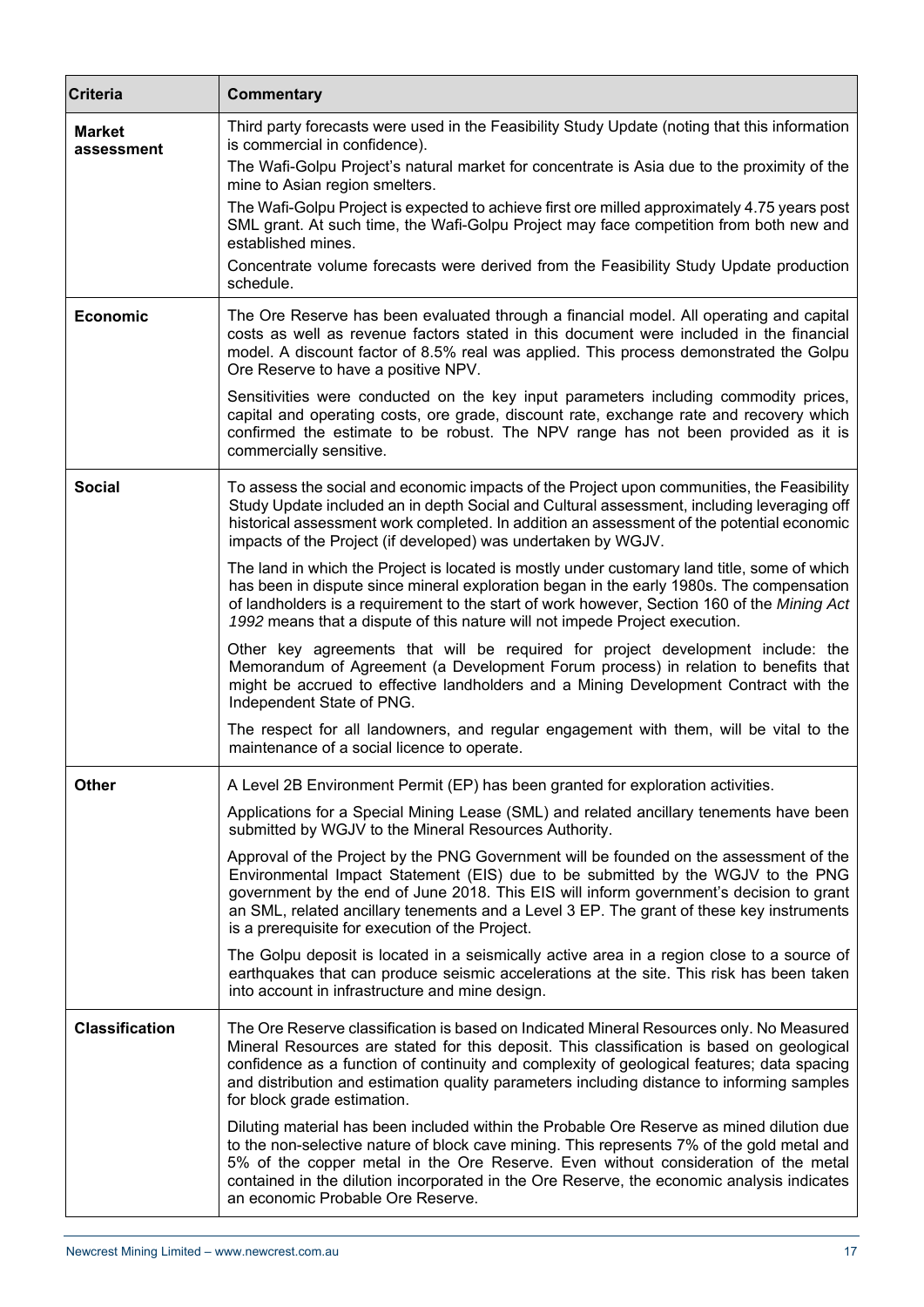| <b>Criteria</b>                            | <b>Commentary</b>                                                                                                                                                                                                                                                                                                                                                                                                                                                                                                                                                                                                                                                                                                                                              |  |
|--------------------------------------------|----------------------------------------------------------------------------------------------------------------------------------------------------------------------------------------------------------------------------------------------------------------------------------------------------------------------------------------------------------------------------------------------------------------------------------------------------------------------------------------------------------------------------------------------------------------------------------------------------------------------------------------------------------------------------------------------------------------------------------------------------------------|--|
|                                            | It is the Competent Person's view that the classifications used for the Ore Reserves are<br>appropriate.                                                                                                                                                                                                                                                                                                                                                                                                                                                                                                                                                                                                                                                       |  |
| <b>Audits or reviews</b>                   | SRK Consulting (Australasia) Pty Ltd (SRK) was commissioned to conduct an independent<br>review of the mining section of the Feasibility Study Update, which included the Ore Reserve<br>estimation processes and results.                                                                                                                                                                                                                                                                                                                                                                                                                                                                                                                                     |  |
|                                            | SRK concluded that the Ore Reserve estimates had been prepared using normal industry<br>practice and has been appropriately classified as Probable Ore Reserve. SRK did not<br>identify any material issues with the estimate.                                                                                                                                                                                                                                                                                                                                                                                                                                                                                                                                 |  |
| <b>Discussion of</b><br>relative accuracy/ | The accuracy of the estimates within this Ore Reserve is mostly determined by the order of<br>accuracy associated with the Mineral Resource model.                                                                                                                                                                                                                                                                                                                                                                                                                                                                                                                                                                                                             |  |
| confidence                                 | BC44 and BC42 are at a Feasibility confidence level (+/-15% accuracy), while BC40 is at a<br>Pre-Feasibility confidence level (+/- 25% accuracy).                                                                                                                                                                                                                                                                                                                                                                                                                                                                                                                                                                                                              |  |
|                                            | The Competent Person views the Golpu Ore Reserve a reasonable assessment of the<br>global estimate.                                                                                                                                                                                                                                                                                                                                                                                                                                                                                                                                                                                                                                                            |  |
|                                            | The remaining areas of uncertainty at the current study stage are with the geotechnical<br>parameters for the mining area below 4200mRL (i.e. BC40) that has been investigated to a<br>Pre-Feasibility Study (PFS) level of confidence and is constrained by an incomplete set of<br>orebody data with rock strength only being confirmed in the north east quadrant of the<br>planned BC40 footprint. An analysis has indicated that based on the known rock strength<br>being extrapolated across the remaining areas of lower orebody knowledge, mining is<br>feasible. The Modifying Factors (key inputs) applied within PCBC™ cave scheduling<br>software relies upon geology and geotechnical data such as structural geology and rock<br>mass strength. |  |
|                                            | Further orebody data is required to confirm the geological and geotechnical information and<br>is planned as part of the Forward Works Programme.                                                                                                                                                                                                                                                                                                                                                                                                                                                                                                                                                                                                              |  |
|                                            | Golpu is a greenfields site and there is no previous production from the Golpu deposit to<br>compare relative accuracy and confidence.                                                                                                                                                                                                                                                                                                                                                                                                                                                                                                                                                                                                                         |  |

## **For further information please contact**

**Investor Enquiries** Chris Maitland +61 3 9522 5717 +61 0439 525 135 Chris.Maitland@newcrest.com.au

Kasun Liyanaarachchi +61 3 9522 5576 +61 0477 068 440 Kasun.Liyanaarachchi@newcrest.com.au

# **Media Enquiries**

James Porteous +61 3 9522 4258 +61 439 535 494 James.Porteous@newcrest.com.au

This information is available on our website at **www.newcrest.com.au**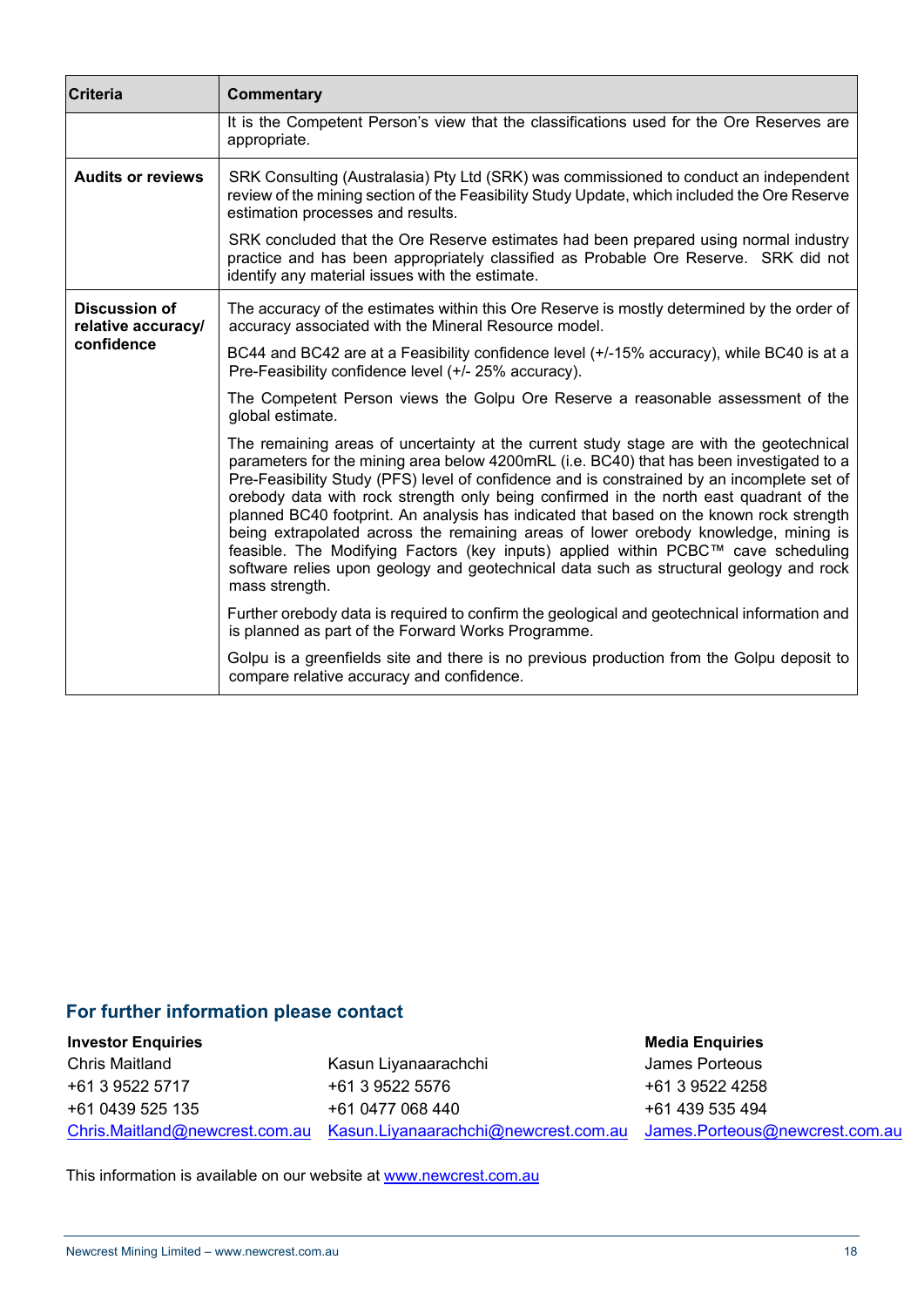## **Forward Looking Statements**

This release includes forward looking statements. Forward looking statements can generally be identified by the use of words such as "may", "will", "expect", "intend", "plan", "estimate", "anticipate", "continue", "outlook" and "guidance", or other similar words and may include, without limitation, statements regarding plans, strategies and objectives of management, anticipated production or construction commencement dates and expected costs or production outputs. The Company continues to distinguish between outlook and guidance. Guidance statements relate to the current financial year. Outlook statements relate to years subsequent to the current financial year.

Forward looking statements inherently involve known and unknown risks, uncertainties and other factors that may cause the Company's actual results, performance and achievements to differ materially from statements in this presentation. Relevant factors may include, but are not limited to, changes in commodity prices, foreign exchange fluctuations and general economic conditions, increased costs and demand for production inputs, the speculative nature of exploration and project development, including the risks of obtaining necessary licences and permits and diminishing quantities or grades of Ore Reserves, political and social risks, changes to the regulatory framework within which the Company operates or may in the future operate, environmental conditions including extreme weather conditions, recruitment and retention of personnel, industrial relations issues and litigation.

Forward looking statements are based on the Company's good faith assumptions as to the financial, market, regulatory and other relevant environments that will exist and affect the Company's business and operations in the future. The Company does not give any assurance that the assumptions will prove to be correct. There may be other factors that could cause actual results or events not to be as anticipated, and many events are beyond the reasonable control of the Company. Readers are cautioned not to place undue reliance on forward looking statements. Forward looking statements in this release speak only at the date of issue. Except as required by applicable laws or regulations, the Company does not undertake any obligation to publicly update or revise any of the forward looking statements or to advise of any change in assumptions on which any such statement is based.

### **Non-IFRS Financial Information**

Newcrest results are reported under International Financial Reporting Standards (IFRS) including EBIT and EBITDA. This release also includes non-IFRS information including Underlying profit (profit after tax before significant items attributable to owners of the parent company), All-In Sustaining Cost (determined in accordance with the World Gold Council Guidance Note on Non-GAAP Metrics released June 2013), AISC Margin (realised gold price less AISC per ounce sold (where expressed as USD), or realised gold price less AISC per ounce sold divided by realised gold price (where expressed as a %), Interest Coverage Ratio (EBITDA/Interest payable for the relevant period), Free cash flow (cash flow from operating activities less cash flow related to investing activities), EBITDA margin (EBITDA expressed as a percentage of revenue) and EBIT margin (EBIT expressed as a percentage of revenue). These measures are used internally by Management to assess the performance of the business and make decisions on the allocation of resources and are included in this release to provide greater understanding of the underlying performance of Newcrest's operations. The non-IFRS information has not been subject to audit or review by Newcrest's external auditor and should be used in addition to IFRS information.

### **Ore Reserves and Mineral Resources Reporting Requirements**

As an Australian Company with securities listed on the Australian Securities Exchange (ASX), Newcrest is subject to Australian disclosure requirements and standards, including the requirements of the Corporations Act 2001 and the ASX. Investors should note that it is a requirement of the ASX listing rules that the reporting of Ore Reserves and Mineral Resources in Australia comply with the 2012 Edition of the Australasian Code for Reporting of Exploration Results, Mineral Resources and Ore Reserves (the JORC Code) and that Newcrest's Ore Reserve and Mineral Resource estimates comply with the JORC Code.